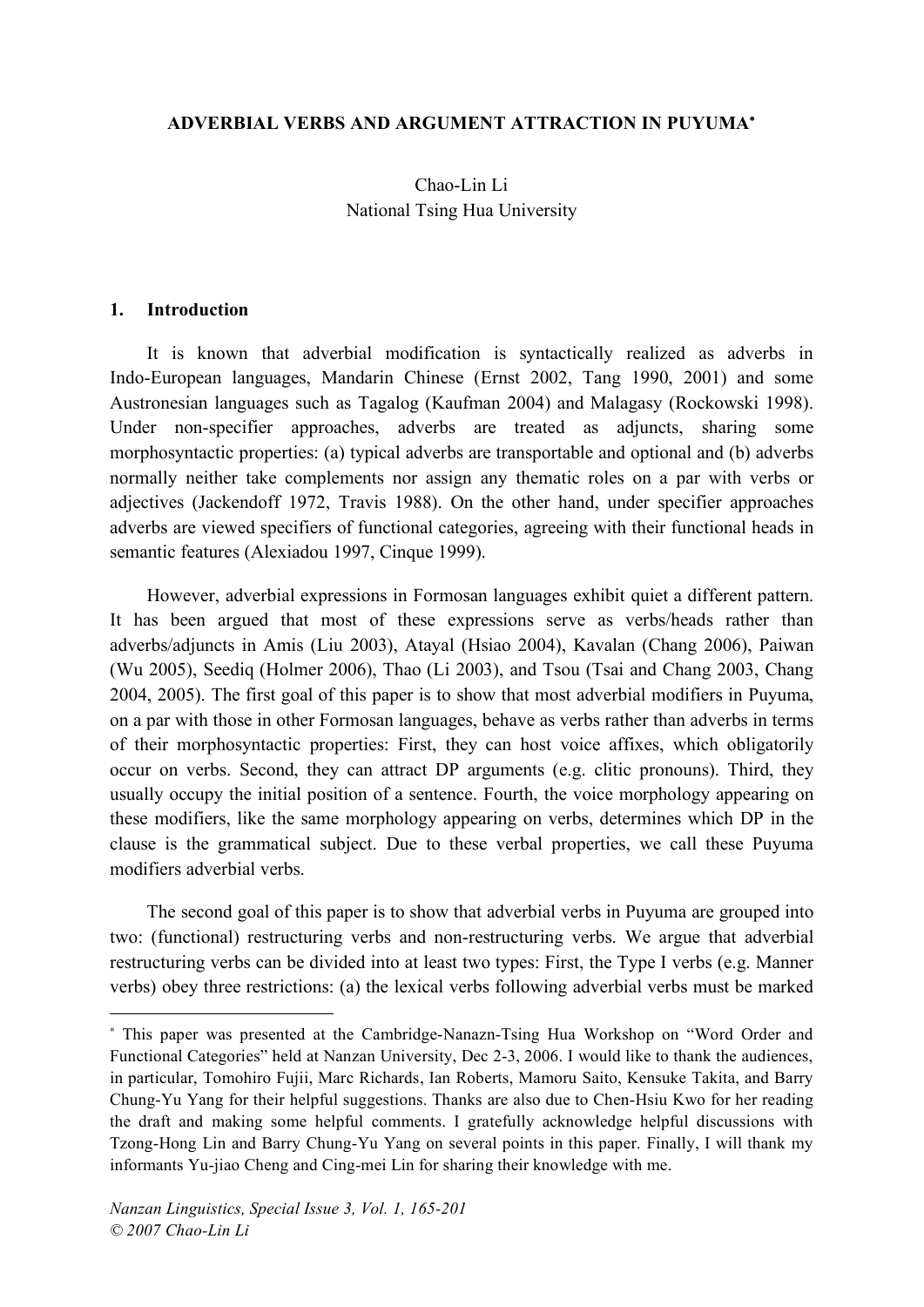with actor voice (the AV RESTRICTION), (b) the DP arguments (i.e. clitic pronouns) which are c- and s-selected by lexical verbs must be attracted onto adverbial verbs (the ARGUMENT ATTRACTION RESTRICTION), and (c) the DP arguments can occur only once (the ARGUMENT OCCURRENCE RESTRICTION). Second, the Type II adverbial restructuring verbs (e.g. Frequency verbs) can violate the first two restrictions but must observe the last restriction. We will show that unlike restructuring verbs, non-restructuring verbs (Type III), e.g. Mood verbs, totally violate all the restrictions.

In this paper, we argue that the finiteness analysis can be applied to adverbial restructuring constructions in Puyuma. We argue that since the embedded nonfinite T cannot check any case feature, the embedded subject DPs have to be raised to check their nominative case. This explains why adverbial verb constructions must observe the ARGUMENT ATTRACTION RESTRICTION and the ARGUMENT OCCURRENCE RESTRICTION. We further argue that the NAV clauses form a strong phase and become impenetrable to further syntactic operation. In this way, the nominative case cannot get checked and the syntactic derivation crashed. Therefore, lexical verbs have to be inflected for Actor Voice (the AV RESTRICTION). Moreover, we argue that one subtype of Type II adverbial verbs and the Type III adverbial verbs do not take any reduced clausal complement. They differ from restructuring verbs in that (i) the subject argument of this pattern cannot undergo A'-movement, and (ii) the Type II verbs can even take a complex sentence. Thus, we argue that the embedded clause under consideration must be a CP complement and the nominative case of the subject can get checked without any further raising operation

The paper is organized as follows: Section 2 introduces a brief sketch of Puyuma grammar. In section 3, we examine adverbial modifiers in this language. We will show that (a) most adverbial modifiers serve as verbs, (b) aspectual markers and sentence final particles function as adverbs, and (c) temporal expressions are DPs. In section 4, we will examine different types of adverbial verbs and offer a restructuring explanation for the AV RESTRICTION and the ARGUMENT ATTRACT RESTRICTION. We will also compare our analysis with a similar analysis for Kavalan adverbial verbs (Chang 2007a, b). Section 5 is the conclusion.

### **2. Basic Sketch of Puyuma Grammar**

### **2.1 Voice System**

There are usually four voices in Puyuma: actor voice (AV), patient voice (PV), locative voice (LV), and instrument/beneficiary voice (IV/BV). The thematic role of the grammatical subject is usually inflected on the predicate in the form of voice morphology.<sup>1</sup> For example:

<sup>&</sup>lt;sup>1</sup> Abbreviations used in this paper include: 1, 2, 3 first, second, third person; AV actor voice; BV beneficiary voice, CAUS causative; COMP complementizer; FREQ frequency marker; FUT future; GEN genitive; IV instrumental voice; LOC locative; LV locative voice, NEG negator; NEU neutral; NMLZ nominalizer; NOM nominative; OBL oblique; PL plural; PROJ projective; PST past; PV patient voice; RED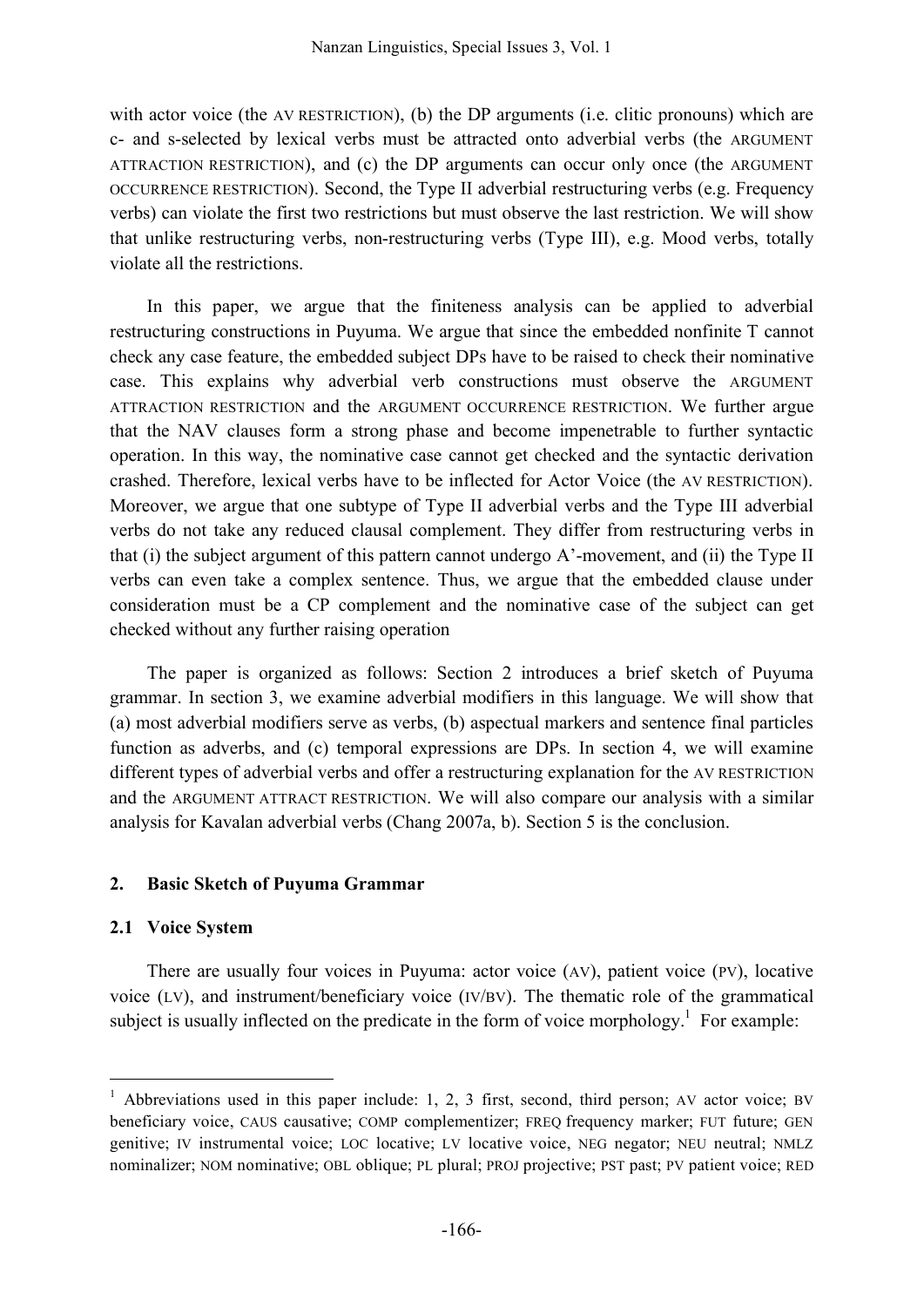- (3) a. m-ekan dra kuraw i pilay. AV-eat OBL fish NOM Pilay 'Pilay eats fish.'
	- b. tu=ekan-aw kan pilay na kuraw. 3SG.GEN=eat-PV GEN Pilay NOM fish 'Pialy ate the fish.'
	- c. tu=selap-ay kan pilay (na) nu=kiaedrengan. 3SG.GEN=clean-LV GEN Pilay NOM 2SG.GEN=room 'Pilay cleaned your room.'
	- d. tu=selap-anay kan pilay i sigimulri. 3SG.GEN=clean-BV GEN Pilay NOM Sigimulri

'Pilay cleaned (the room) for Sigimulri.'

In (3a) the Actor argument *Pilay* agrees with the actor voice head *m*- 'AV', and serves as the grammatical subject, which is marked with the nominative case. As (3b) shows, the Patient argument *fish* agrees with the patient voice head -*aw* 'PV' and in turn functions as the subject. In (3c) the Location argument *room* agrees with the locative voice head -*ay* 'LV' and in turn functions as the grammatical subject. Finally, in (3d) the Beneficiary argument *Sigimulri* agrees with the beneficiary voice head -*anay* 'BV' and thus serves as the subject.

## **2.2 Word Order**

<u>.</u>

Puyuma is basically a VOS language, as illustrated in (4a). As we can see in (4a), the verb *mekan* 'eat' occurs in the sentence-initial position. The object argument *irupan* 'meal' follows the verb and is in turn followed by the subject argument *Pilay*. Moreover, in a non-actor-voice construction like (4b), the genitive Actor argument *Pilay* usually precedes the grammatical subject *irupan* 'meal'. Another possible word order is SVO, which is derived by topicalization of the subject to the pre-verbal position, as shown in (4c).

| a. | m-ekan lra<br>AV-eat         | already               | dra irupan i<br>OBL meal      | <b>NOM</b>       | pilay.<br>Pilay | VOS |
|----|------------------------------|-----------------------|-------------------------------|------------------|-----------------|-----|
|    |                              | 'Pilay had a meal.'   |                               |                  |                 |     |
| b. | tu=ekan-aw<br>3sG.GEN=eat-PV |                       | kan pilay<br><b>GEN Pilay</b> | na<br><b>NOM</b> | irupan.<br>meal |     |
|    |                              | 'Pilay had the meal.' |                               |                  |                 |     |

reduplication; SG singular; STAT stative; TOP topic; - indicates a prefix or suffix;  $\sim$  indicates an infix; = indicates a clitic.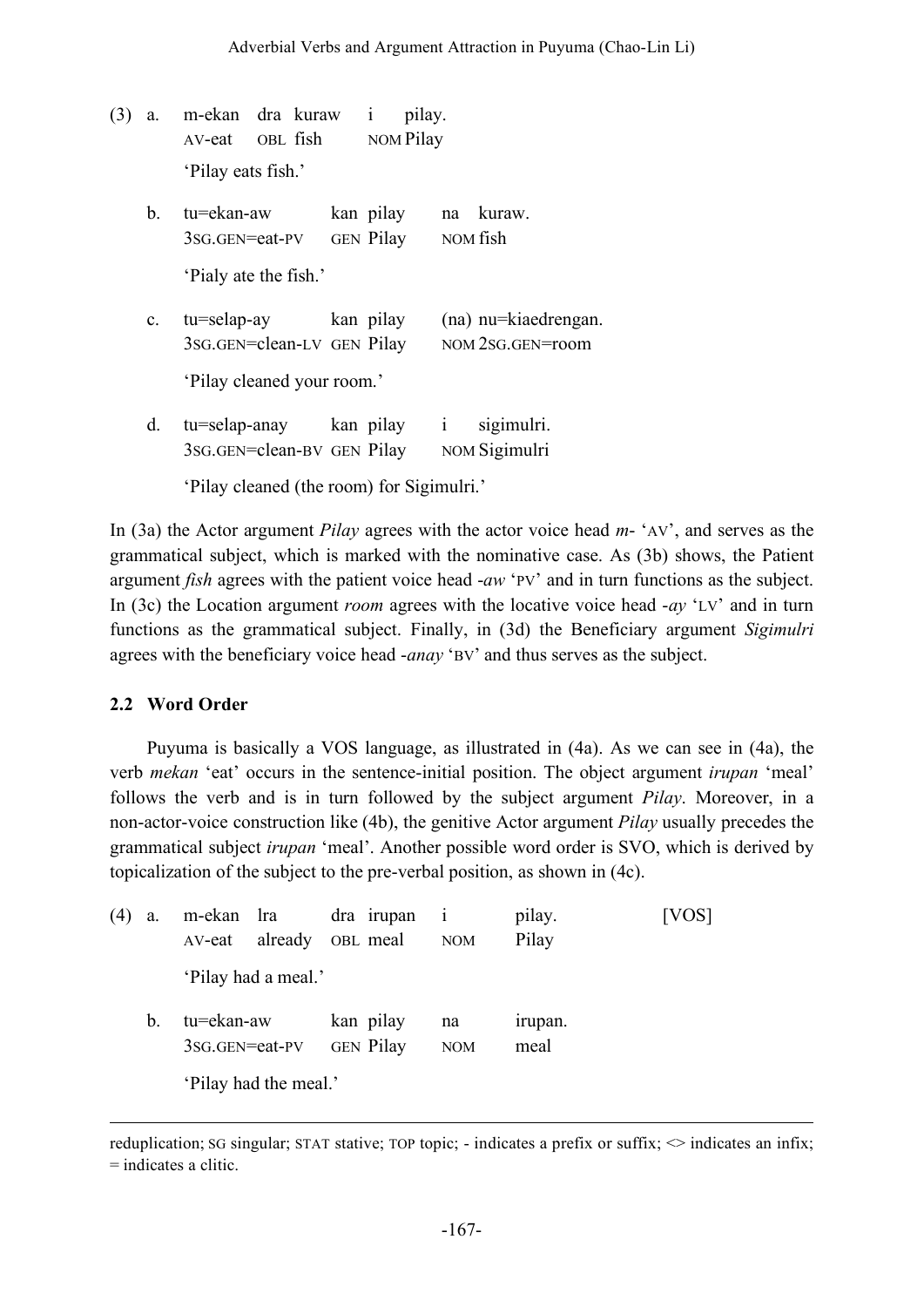c. i pilay<sub>i</sub> i, m-ekan lra dra irupan t<sub>i</sub>. [SVO] NOM Pilay TOP AV-eat already OBL meal 'Pilay, (she) had a meal.'

#### **2.3 Two Sets of Pronouns**

Puyuma has two sets of pronouns. The first set involves free pronouns, which occur in the same position in the clause as full DP's, as shown in (5a-b). In (5a) the free nominative pronoun *taitaw* 'he' occurs in the sentence-final position. Similarly, the full DP *Sigimulri* in (5b) also occurs in the final position of a sentence. The second set is clitic pronouns, which are cliticized to the first verbal head in the clause, as illustrated in (5c). In (5c) the two clitic pronouns *tu*= and *ku*= can appear on the PV verb *pukupukaw* 'hit'.

- (5) a. p<en>ukpuk kanku taitaw. hit<AV> 1SG.OBL 3SG.NOM 'He hit me.'
	- b. p<en>ukpuk kan pilay i Sigimulri. hit<AV> OBL Pilay NOM Sigimulri

'Sigimulri hit Pilay.'

c. tu=pukpuk-aw=ku. 3SG.GEN-hit-PV=1SG.NOM

'He hit me'

### **3. Adverbial Modifiers in Puyuma**

In this section, we distinguish adverbial modifiers into five types mainly based on Cinque's (1999) framework: (a) Mood modifiers, (b) Modal modifiers, (c) Aspect modifiers, (d) Voice modifiers, and (e) Tense modifiers. We would examine the correspondents of each type and show their grammatical patterns.

### **3.1 Adverbial Verbs**

We argue that most adverbial modifiers in Puyuma syntactically serve as verbs rather than adverbs based on four pieces of evidence. First, just as verbal heads, the adverbial modifiers in Puyuma are inflected for voice affixes. For example:

(6) a. m-ekan dra kuraw i pilay. AV-eat OBL fish NOM Pilay 'Pilay eats fish.'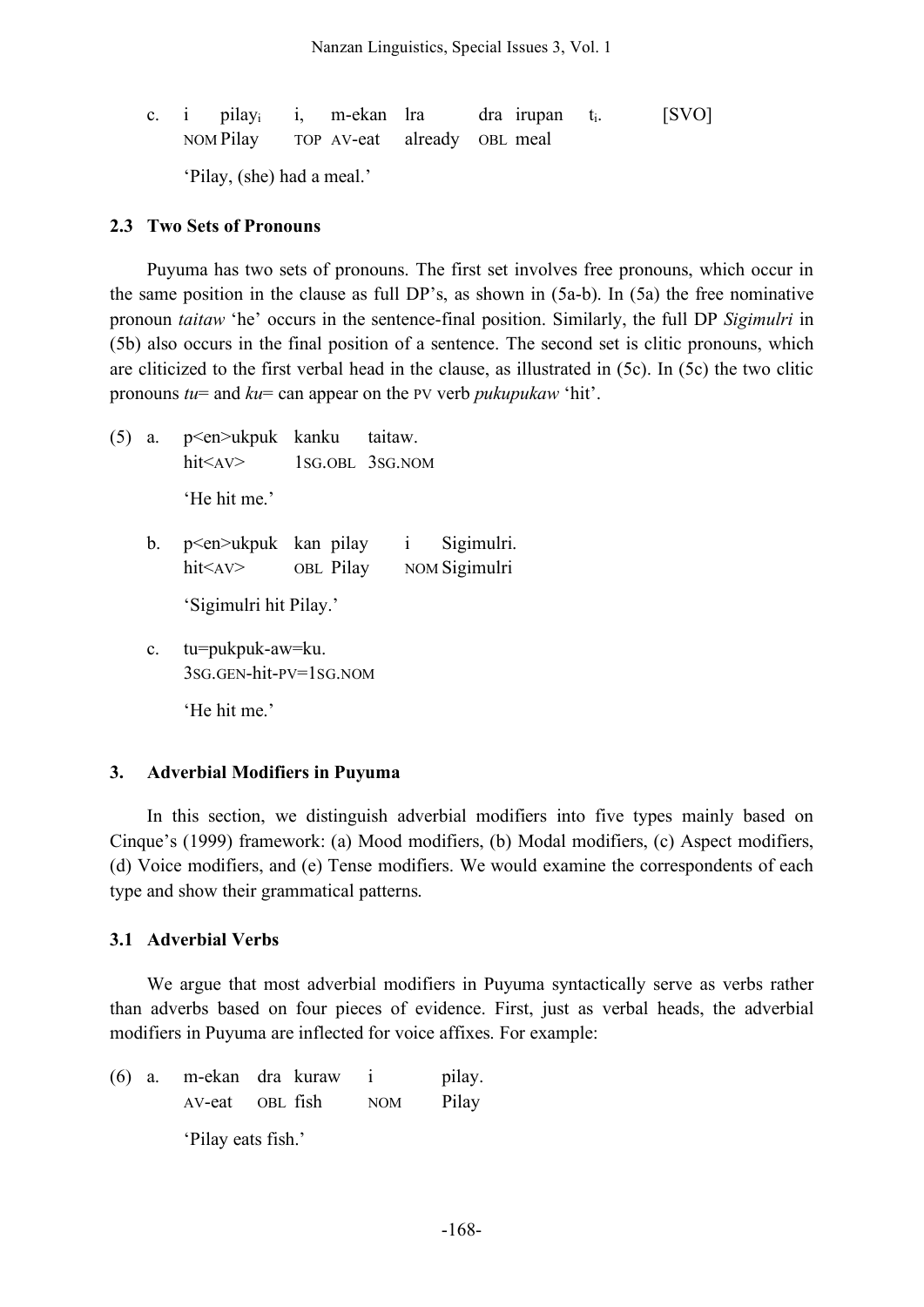| b. tu=selap-ay             | kan pilay | (na)       | nu=kiaedrengan. |
|----------------------------|-----------|------------|-----------------|
| 3sG.GEN=clean-LV GEN Pilay |           | <b>NOM</b> | 2SG.GEN=room    |

'Pilay cleaned your room.'

In (6a) the Actor argument *Pilay* triggers the Actor Voice *m*- on the predicate and therefore serves as the subject. As (6b) shows, the Location argument *kiaedrengan* 'room' triggers the Locative Voice -*ay* and in turn functions as the grammatical subject. The same is true of Manner modifiers. In (7a), the Manner modifier *patawar* 'slowly' can be analyzed as bearing the null actor voice suffix *Ø*. Again, the Manner modifier *patawaray* 'slowly' in (7b) is inflected for the locative voice suffix -*ay* 'LV'.

### **Manner**

(7) a. patawar-Ø=ku m-aip dra trilin. slowly-AV=1SG.NOM AV-read OBL book 'I read books slowly.' b. ku=patawar-ay m-aip na trilin. 1SG.GEN=slowly-LV AV-read NOM book

'I read the book slowly.'

The same observation applies to Aspect and Root Modal modifiers in this language. As we can see, the Aspect modifier meaning 'often' bears the actor voice prefix *m*- 'AV', as in (8a), and patient voice suffix -*aw* 'PV', as in (8b). Similarly, the Root Modal modifiers *palreteng* 'intentionally' and *palretengay* 'intentionally' are each inflected for voice: the null actor voice suffix  $-\varnothing$  'AV' and the locative voice suffix  $-ay$  'LV', as in (9a-b).

#### Aspect

| (8)          | a. | $m-(k)$ arayas=ku s $\leq$ em $>$ elap<br>$AV\text{-}often=1SG. NOM clean < AV$ |                  |                  | kan nu=kiaedrengan.<br>OBL 2SG.GEN=room                      |                                         |
|--------------|----|---------------------------------------------------------------------------------|------------------|------------------|--------------------------------------------------------------|-----------------------------------------|
|              |    | 'I often clean your room.'                                                      |                  |                  |                                                              |                                         |
|              | b. | ku=karayas-aw<br>$1SG.GEN = often-PV$ clean $\leq$ AV $>$                       | s <em> elap</em> |                  | nu=kiaedrengan.<br>2sG.GEN=room                              |                                         |
|              |    | 'I often clean your room.'                                                      |                  |                  |                                                              |                                         |
| Modal<br>(9) | a. | palreteng- $\varnothing$ =ku<br>$intentionally-AV=1SG. NOM$                     |                  | m-uka<br>$AV-go$ | s <em> elap-a<br/><math>clean &lt; AV &gt; -PROJ</math></em> | kan nu=kiaedrengan.<br>OBL 2SG.GEN=room |

'I intentionally go cleaning your room.'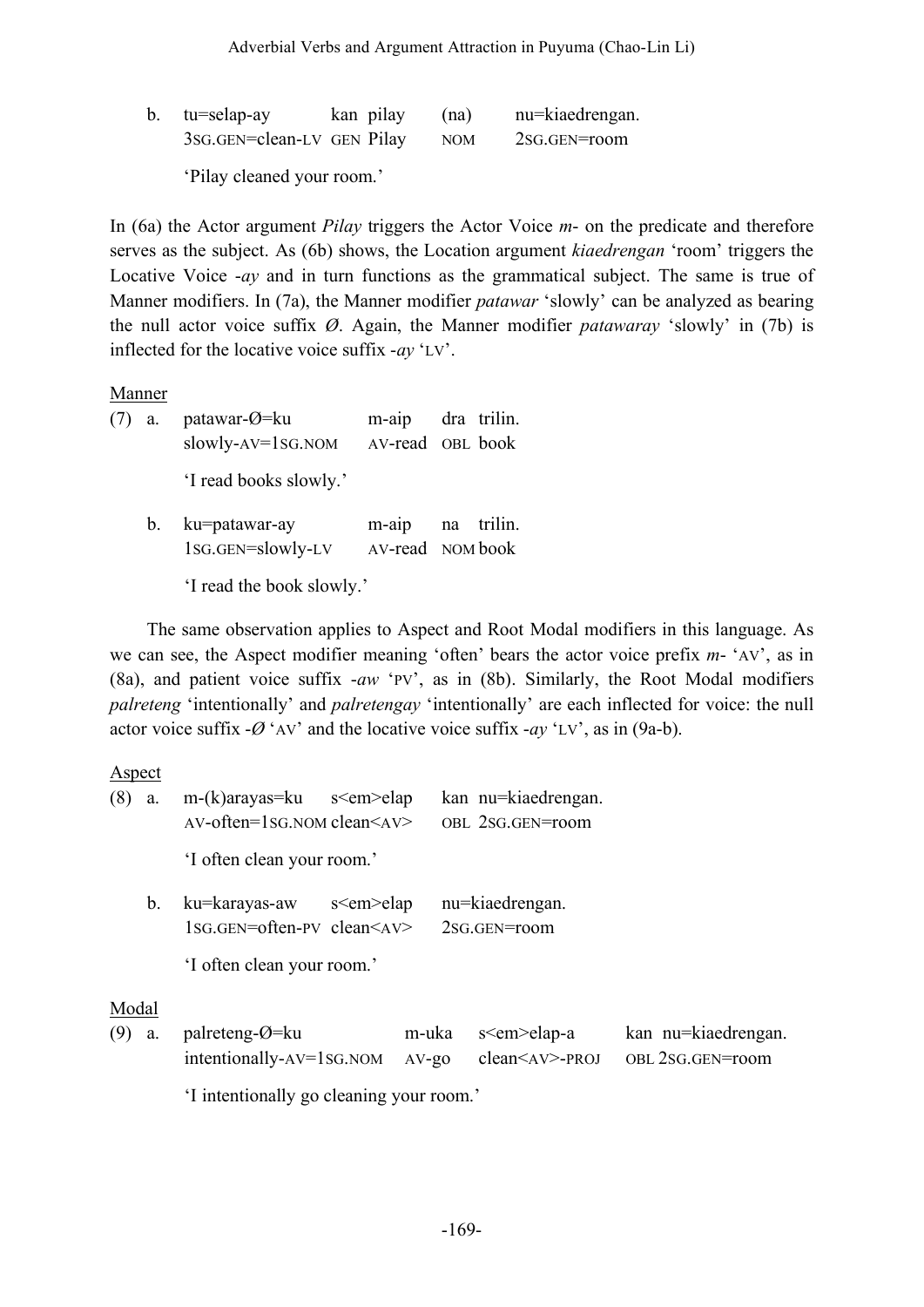| b. ku=palreteng-ay                                               | m-uka s <em>elap-a</em> | nu=kiaedrengan. |
|------------------------------------------------------------------|-------------------------|-----------------|
| 1sG.GEN=intentionally-LV AV-go clean <av>-PROJ 2SG.GEN=room</av> |                         |                 |

'I intentionally go cleaning your room.'

The Mood and Negation modifiers also exhibit the same pattern. It is possible to analyze both the Evidential modifier *kilrengaw* 'allegedly' in (10a) and the Speech Act modifier *pana'an* 'really' in (10b) as involving affixation of the null actor voice affix. Similarly, the negation modifier *adri* 'not' in (11a) can be treated in the same way. This null affixation analysis is strongly supported by the fact that when the same modifier occurs with a patient argument as in (11b), it exhibits the patient voice morphology, -*aw* 'PV'.

Mood

(10) a. kilrengaw-Ø=ta dra ngay (i), papelilra-Ø i pilay. hear-AV=1PL.NOM OBL word TOP pregnant-AV NOM Pilay 'Allegedly, Pilay became pregnant.' b. pana'an-Ø i, ku=trakaw-aw tu=paysu kan nana-li. really-AV TOP 1SG.GEN=steal-PV 3SG.GEN=money GEN mother-1SG.GEN 'Really/Frankly speaking, I stole my mother's money.'

**Negation** 

- (11) a. adri- $\mathcal{O}$ =ku tr<em>ekel dra eraw. NEG-AV=1SG.NOM drink<AV> OBL wine 'I do not drink wine.'
	- b. an k<em>adru i, ku=adri-yaw tr<em>ekel na eraw. if that<AV> TOP 1SG.GEN=NEG-PV drink<AV> NOM wine

'In that case, I then will not drink wine.'

Second, just as common lexical verbs, the adverbial modifiers can take DP arguments, specifically clitic pronouns. As we can see in (12a), the lexical verb *kulritray* 'peel' can take the first singular genitive clitic pronoun *ku*= as its argument. Similarly, the Manner modifier *patawaray* 'slowly' in (12b) can also take the same clitic pronoun as its argument. It is clear that the Manner modifier behaves like a common lexical verb syntactically.

|  | $(12)$ a. ku=kulritr-ay          | m-ekan na |  | asıru.    |
|--|----------------------------------|-----------|--|-----------|
|  | 1sG.GEN=peel-LV AV-eat NOM       |           |  | tangerine |
|  | 'I peeled the tangerine to eat.' |           |  |           |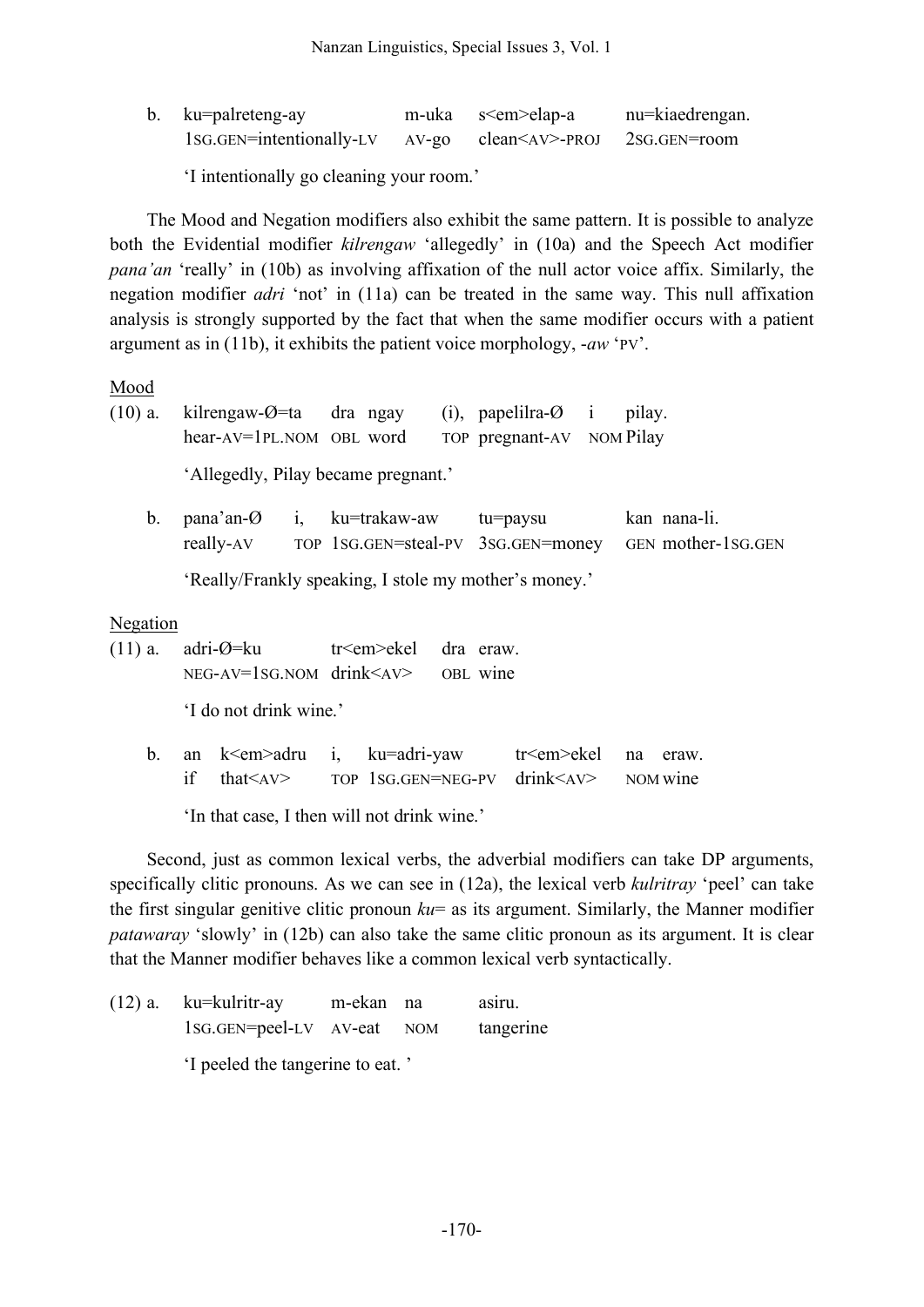b. ku=patawar-ay m-ekan na asiru. 1SG.GEN=slowly-LV AV-eat NOM tangerine

'I ate the tangerine slowly.'

The same pattern can be also found in the Aspect and Modal modifiers. The nominative clitic pronoun =*ku* attaches to the Aspect modifier *masalr* 'again' in (13a), the Root Modal modifier *maruwa* 'can' in (14a), and the Root Modal modifier *saygu* 'be able' in (14b). Again, the genitive clitic pronoun *ku=* attaches to the Aspect modifier *asalray* 'again', as shown in (13b).

Aspect

| $(13)$ a. | m-asalr=ku                                      | s <em>elap</em>  | kan nu=kiaedrengan. |
|-----------|-------------------------------------------------|------------------|---------------------|
|           | $AF\text{-}again=1$ SG. NOM clean $\leq$ AF $>$ |                  | OBL 2SG.GEN=room    |
|           | 'I cleaned your room again.'                    |                  |                     |
| $b_{-}$   | ku=asalr-ay                                     | s <em> elap</em> | nu-ki-a-edreng-an.  |
|           | 1SG.GEN=again-LF clean <af></af>                |                  | 2sG.GEN=room        |

'I cleaned your room again.'

## Modal

(14) Teng (1997: 29)

a. ma-ruwa=ku m-ekan dra patraka. AV-can=1SG.NOM AV-eat OBL meat

'I can eat meat.' or 'I am allowed to eat meat.'

b. saygu=ku t em arasu. be.capable.of=1SG.NOM swim<AV>

'I am capable of swimming.'

The same observation even applies to the Mood and Negation modifiers in Puyuma. Consider (15-16) for example. As shown in (15a) the Mood modifier *kilrengaw dra ngay* 'allegedly' can take the first plural nominative clitic pronoun =*ta*. In (15b) the Mood modifier *pana'an* 'really; frankly' takes the first singular nominative clitic pronoun =*ku*. In the same way, the Negation modifier *adri* 'not' takes the first singular nominative clitic pronoun =*ku*, as shown in (16a). As shown in (16b) the Negation modifier *adriaw* 'not' takes the first singular genitive clitic pronoun  $ki=$  and the second singular nominative clitic pronoun  $=$ *yu*.

Mood

(15) a. kilrengaw-Ø=ta dra ngay (i), tu=pi $\leq$ a>natray=yu. hear-AV=1PL.NOM OBL word TOP 3SG.GEN=<want>kill.PV =2SG.NOM

'Allegedly he wants to kill you.'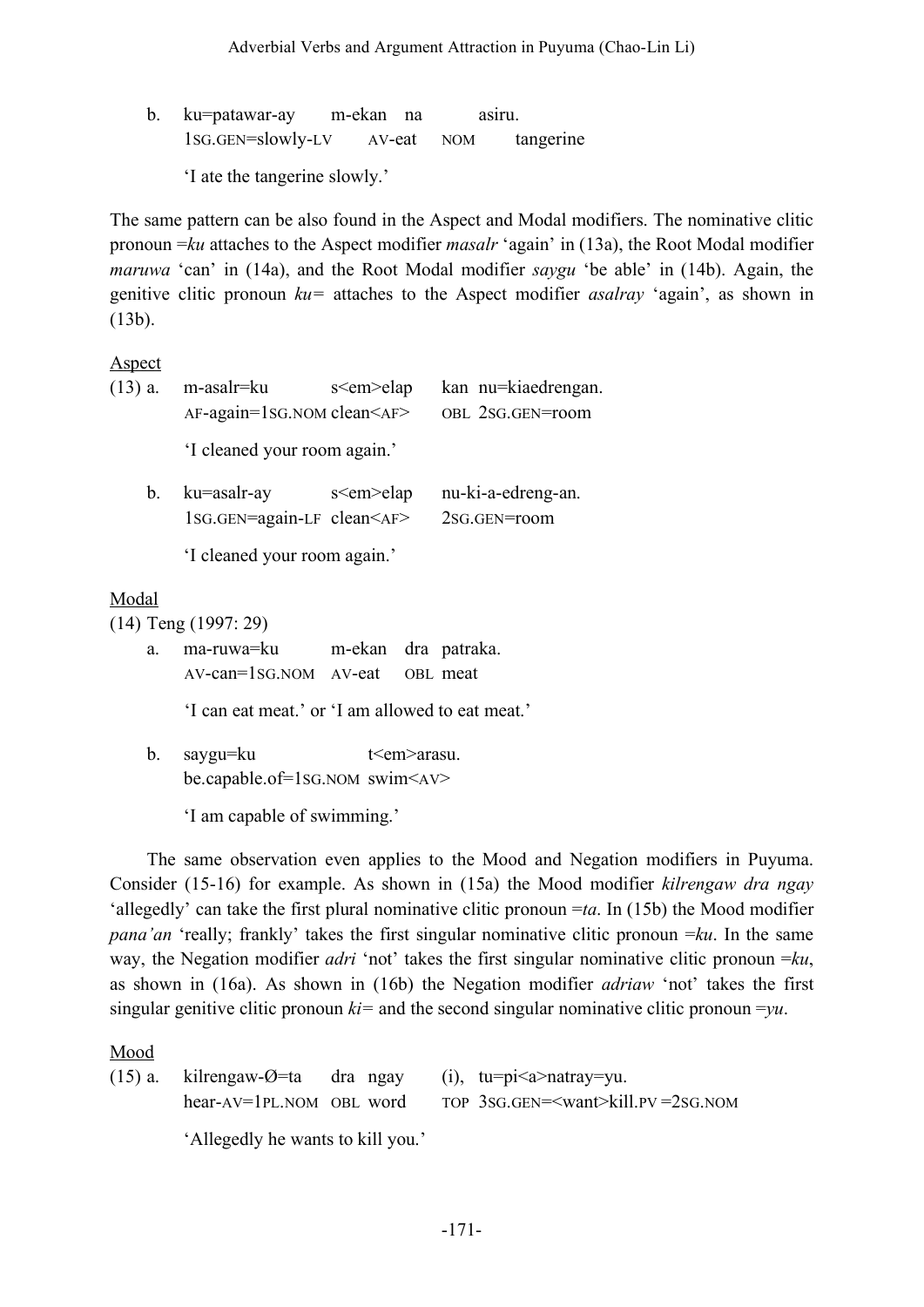b. pana'an-Ø=ku sagar-Ø=ku kanu. really-AV=1SG.GEN like-AV=1SG.NOM 2SG.OBL

'I really like you!'

Negation

(16) a. adri-Ø=ku m-ekan dra bunga. NEG-AV=1SG.NOM AV-eat OBL sweet.potato

'I do not eat any sweet potato.'

b. an k<em>adru i, ki=adri-yaw=yu lra beray-Ø dra if that<AV> TOP 1SG.GEN=NEG-PV=2SG.NOM already give-AV OBL bunga. sweet.potato

'In that case, I then will not give you any sweet potato.'

Third, adverbial modifiers in Puyuma usually occur in the sentence initial position and are not transportable. Consider the examples in (17). As we can see in (17a), when the Manner modifier *patawar* 'slowly' precedes the lexical verb *mekan* 'eat', the sentence is grammatical. If we switch the word order, the ungrammaticality arises, as illustrated in (17b).

(17) a. patawar-Ø=ku m-ekan dra kuraw. slowly-AV=1SG.NOM AV-eat OBL fish 'I eat fish slowly.' b. \*m-ekan=ku patawarl-Ø dra kuraw. AV-eat=1SG.NOM slowly-AV OBL fish

'I eat fish slowly.'

The rule in question holds in Aspect, Modal, and Mood modifiers in Puyuma. In (18a) the Aspect modifier *pa'eres* 'always' occurs before another verb *pakamulay* 'make well'. If we permute the word order, the sentence becomes ungrammatical, as shown in (18b). Similarly, the Root Modal modifier *wawai* 'be willing to' precedes the lexical verb *semelap* 'clean', as illustrated in (19a). In contrast, when the word order is switched, the ungrammaticality obtains, as shown in (19b).

Aspect

(18) a. pa'eres- $\emptyset$ =ku dar pa-ka-mulay pare<ape>apetr always-AV=1SG.NOM FREQ CAUS-STAT-beautiful clean<RED> kan nu=kiaedrengan. OBL 2SG.GEN=room

'I always clean your room well.'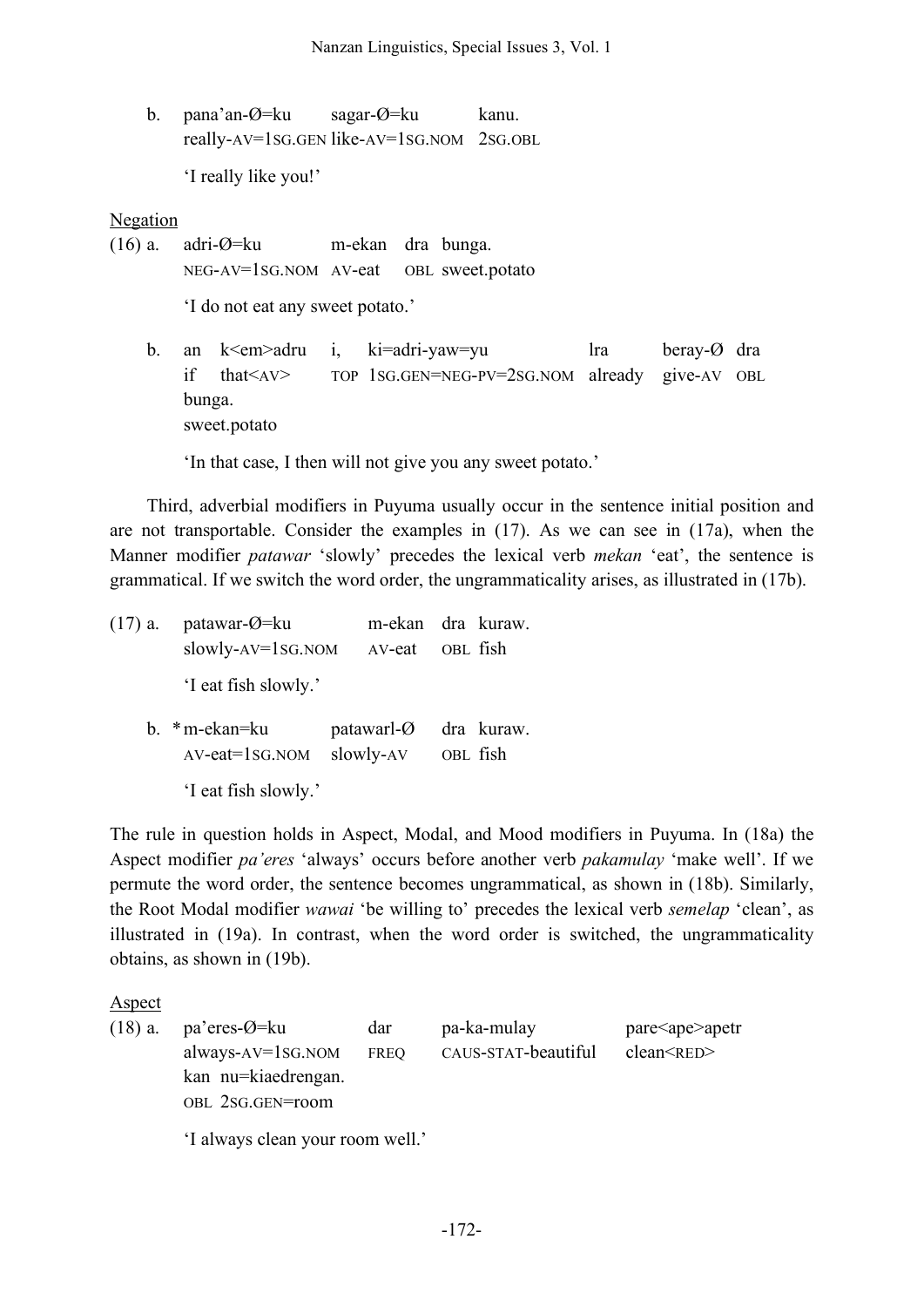b. \*pa-ka-mulay-ay=ku pa'eres-Ø dar pare<ape>apetr CAUS-STAT-beautiful=1SG.NOM always-AV FREQ clean<RED> kan nu-kiaedrengan. OBL 2SG.GEN=room

'I always clean your room well.'

## Modal

(19) a. wa-wai=ku s<em>elap kan nu=kiaedrengan. RED-be.willing.to=1SG.NOM clean<AV> OBL 2SG.GEN=room

'I am willing to clean your room.'

b. \*s<em>elap=ku wa-wai kan nu=kiaedrengan. clean<AV>=1SG.NOM RED-be.willing.to OBL 2SG.GEN=room

'I am willing to clean your room.'

Finally, the voice inflection on adverbial modifiers affects the selection of grammatical subject; namely, which DP qualifies as the grammatical subject of the clause. For example, the Manner modifier *paseketay* 'carefully' in (20a) is inflected by locative voice suffix -*ay* 'LV', and thus the partially affected Theme argument *kakasyuwan* 'baggage' serves as the grammatical subject. In contrast, as we can see in (20b), the Manner modifier *paseket* 'slowly' is marked with the null actor voice suffix  $-\varnothing$  'AV', and thus the Actor argument  $=k\varnothing$ 'I' functions as the grammatical subject.

## **Manner**

(20) a. ku=paseket-ay lra p<en>adrang ku=kakasyuwan. 1SG.GEN=carefully-LV already prepare<AV> 1SG.GEN=baggage 'I prepared my baggage carefully.'

- b. paseket-Ø=ku lra p<en>adrang kan ku=kakasyuwan. carefully=1SG.NOM already prepare<AV> OBL 1SG.GEN=baggage
	- 'I prepared my baggage carefully.'

Similarly, the voices of the Aspect and Root Modal modifiers also determine the choice of grammatical subject. For example, as shown in (21) the Aspect modifier meaning 'briefly' bears different voice morphology depending on which DP the modifier is predicated of: AV -*Ø* in (21a) is triggered by the Actor argument =*ku* while LV -*ay* in (21b) is by the Location argument *kiaedrengan* 'room'. The examples in (22) show the same point for Modal modifier meaning 'intentionally'.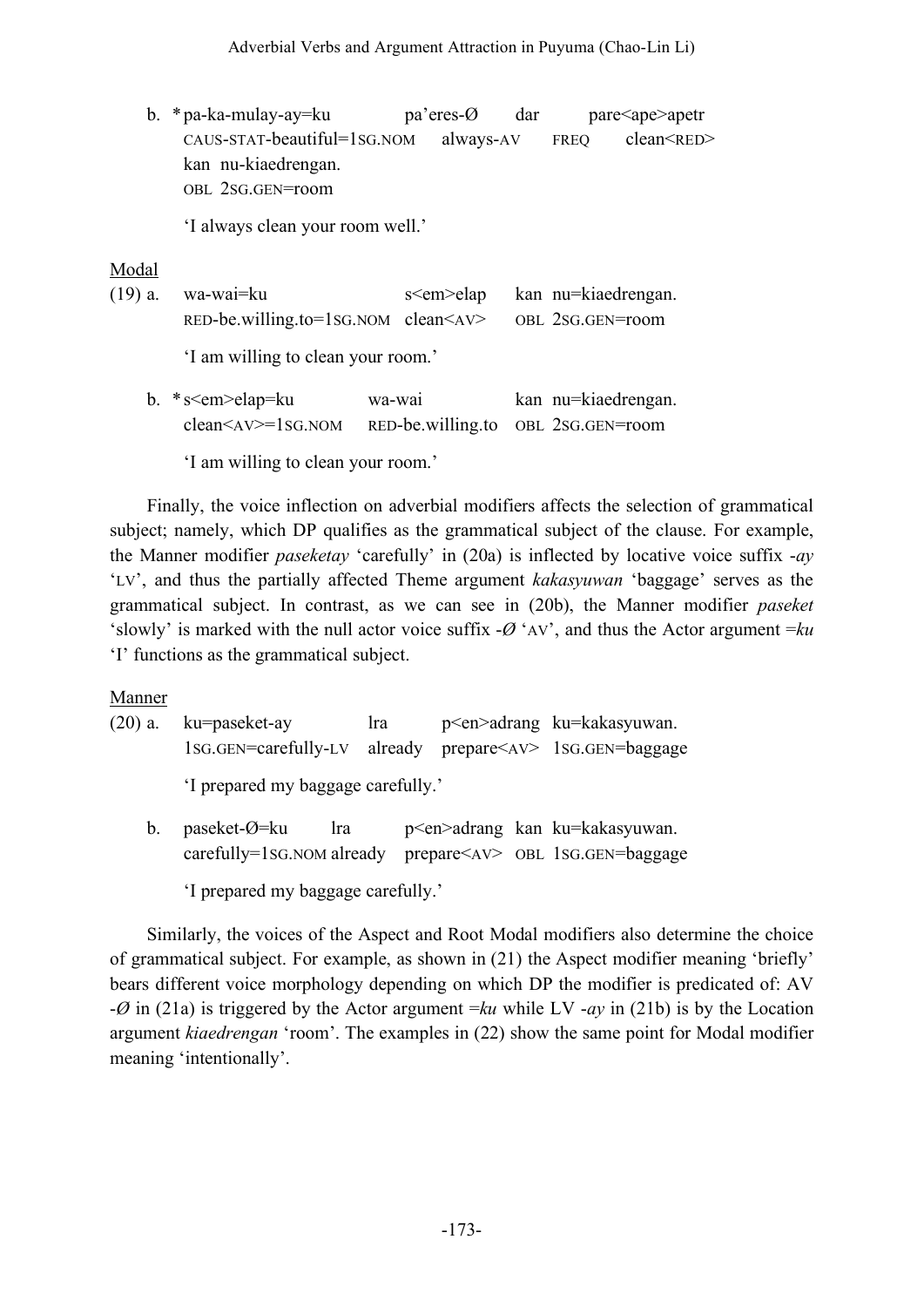Aspect

| $(21)$ a. | palamu- $\varnothing$ =ku<br>$briefly-AV=1SG. NOM$     | s <em>elap<br/>clean &lt; AV&gt;</em> |                   | kan nu=kiaedrengan.<br>OBL 2SG.GEN=room                     |                                         |
|-----------|--------------------------------------------------------|---------------------------------------|-------------------|-------------------------------------------------------------|-----------------------------------------|
|           | 'I cleaned your room for a short while/briefly.'       |                                       |                   |                                                             |                                         |
| b.        | ku=palamu-ay<br>1sg.gen=briefly-LV                     | s <em>elap<br/>clean &lt; AV&gt;</em> |                   | nu=kiaedrengan.<br>2sG.GEN=room                             |                                         |
|           | 'I cleaned up your room in a short while.'             |                                       |                   |                                                             |                                         |
| Modal     |                                                        |                                       |                   |                                                             |                                         |
| $(22)$ a. | palreteng- $\varnothing$ =ku<br>intentional-AV=1SG.NOM |                                       | m-uka<br>$AV$ -go | s <em>elap-a<br/><math>clean &lt; AV &gt; -PROJ</math></em> | kan nu=kiaedrengan.<br>OBL 2SG.GEN=room |
|           | 'I intentionally go cleaning your room.'               |                                       |                   |                                                             |                                         |
| b.        | ku=-palreteng-ay<br>1sg.gen=intentional-LV AV-go       | m-uka                                 |                   | s <em>elap-a<br/><math>clean &lt; AV &gt; -PROJ</math></em> | nu=kiaedrengan.<br>2sg.GEN=room         |

'I intentionally go cleaning your room.' The same even holds true of the Negation modifier in Puyuma. As shown in (23a) the Negation modifier *adri* 'not' carries the null actor voice suffix -*Ø* and therefore the Actor argument =*ku* is selected as the grammatical subject. In (23b) the Negation modifier *adriyaw* 'not' bears the patient voice suffix -*aw* 'PV', and the Patient argument *eraw* 'wine' in turn serves as the grammatical subject.

Negation (23) a. adri- $\varnothing$ =ku tr<em>ekel dra eraw. NEG-AV=1SG.NOM drink<AV> OBL wine 'I do not drink wine.' (as repeated from example (11a)) b. an k<em>adru i, ku=adri-yaw tr<em>ekel na eraw. if that<AV> TOP 1SG.GEN=NEG-PV drink<AV> NOM wine 'In that case, I then will not drink wine.' (as repeated from example (11b))

To summarize, the above syntactic patterns all point out that the adverbial modifiers in Puyuma behave like verbs rather than adverbs because they (a) are inflected for voice, (b) attract arguments (e.g. clitic pronouns), (c) usually occur in a fixed position, and (d) affect the selection of grammatical subject. Due to their verbal properties, we will call them adverbial verbs. Table 1 is a list of adverbial verbs in Puyuma.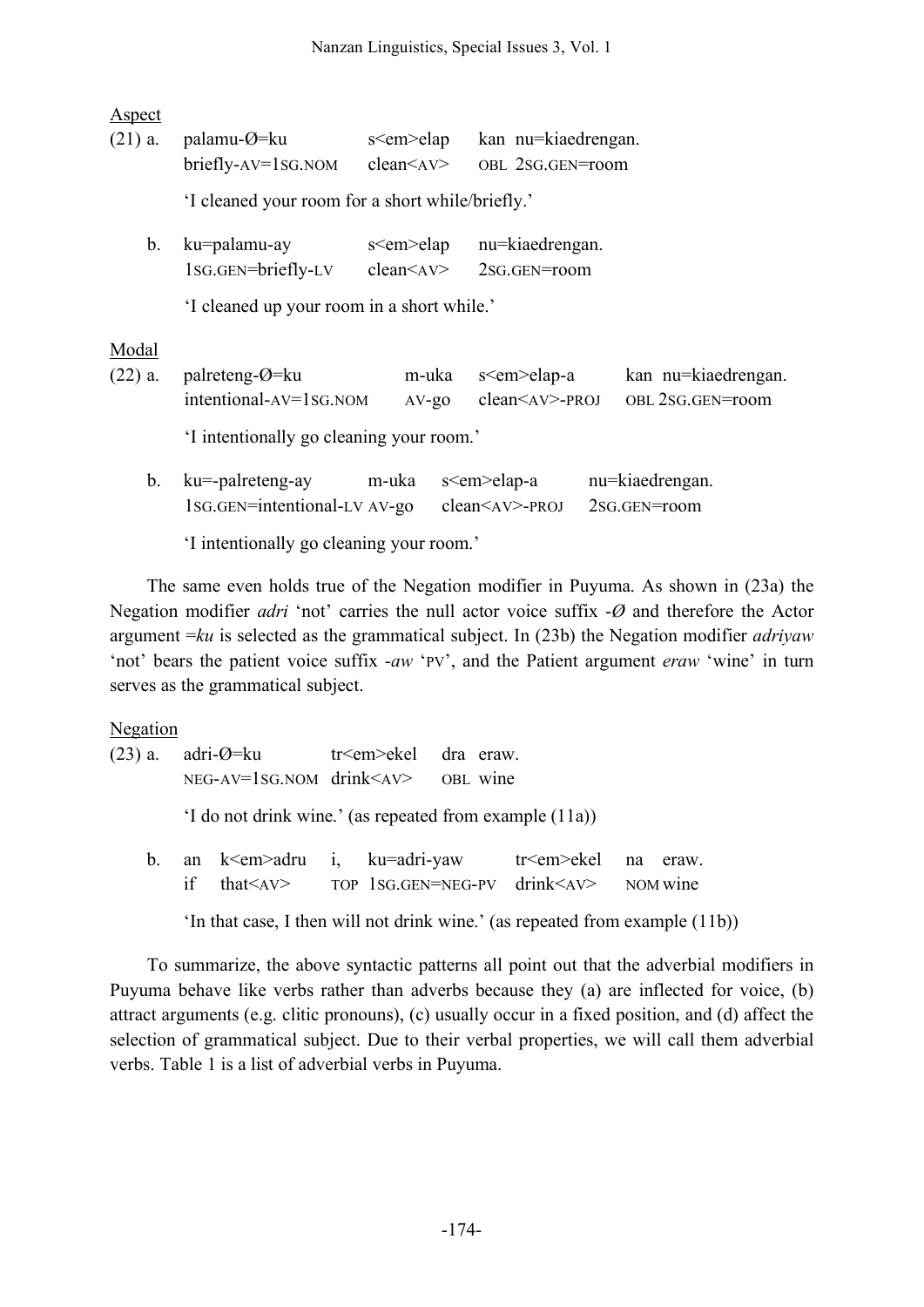| Class    | Subtype    | Puyuma              | Gloss                |
|----------|------------|---------------------|----------------------|
| Mood     | Speech Act | pana'an             | frankly; really      |
|          | Evaluative | adri kemia'angeager | to our surprise      |
|          | Evidential | kilrengaw dra ngay  | allegedly            |
| Modal    | Volition   | palreteng           | intentionally        |
|          |            | wawai               | be willing to        |
|          | Ability    | maruwa              | be permitted to; can |
|          |            | saygu               | be capable to        |
| Aspect   | Frequency  | marayas             | often                |
|          |            | pa'eres             | always               |
|          |            | masalr              | again                |
| Voice    | Manner     | patawar             | slowly               |
|          |            | paseket             | carefully            |
| Negation |            | adri                | not                  |

Table 1: Types of adverbial verbs in Puyuma

## **3.2 Aspectual and Epistemic Particles**

Contrary to the above adverbial expressions, some other adverbial modifiers in Puyuma, i.e. Aspect, Tense and Epistemic particles can be viewed as adverbs. They can neither be inflected for voice nor attract any clitic pronouns. As shown in (24a) and (25a), the Aspect particles *dria* 'still' and the Anterior Tense particle *lra* 'already' usually occur immediately after a verb and do not show any voice morphology. Moreover, they cannot host any clitic pronouns, as illustrated in (24b) and (25b).

Aspect

| $(24)$ a. | par-ape-apetr=ku                                      |         | dria kan         | nu=kiaedrengan.     |
|-----------|-------------------------------------------------------|---------|------------------|---------------------|
|           | like.to.make-RED-clean=1sG.NOM still OBL              |         |                  | 2sG.GEN=room        |
|           | 'I am still cleaning your room.'                      |         |                  |                     |
|           | b. $*$ par-ape-apetr                                  | dria=ku |                  | kan nu=kiaedrengan. |
|           | like.to.make-RED-clean still=1sG.NOM OBL 2sG.GEN=room |         |                  |                     |
|           | 'I am still cleaning your room.'                      |         |                  |                     |
| Tense     |                                                       |         |                  |                     |
| $(25)$ a. | $pia-O=ku$                                            | Ira     | s <em> elap</em> | kan nu=kiaedrengan. |

| $\mathcal{L}$ $\mu$ , $\mu$ $\mu$ $\mu$ | $\mathbf{u}$ | $v \cdot \mathbf{v}$ in $v \cdot \mathbf{v}$ | Ran na Riacarcha                         |
|-----------------------------------------|--------------|----------------------------------------------|------------------------------------------|
| $finish-AV=1SG. NOM$                    |              |                                              | already clean <av> OBL 2SG.GEN=room</av> |

'I already cleaned out your room.'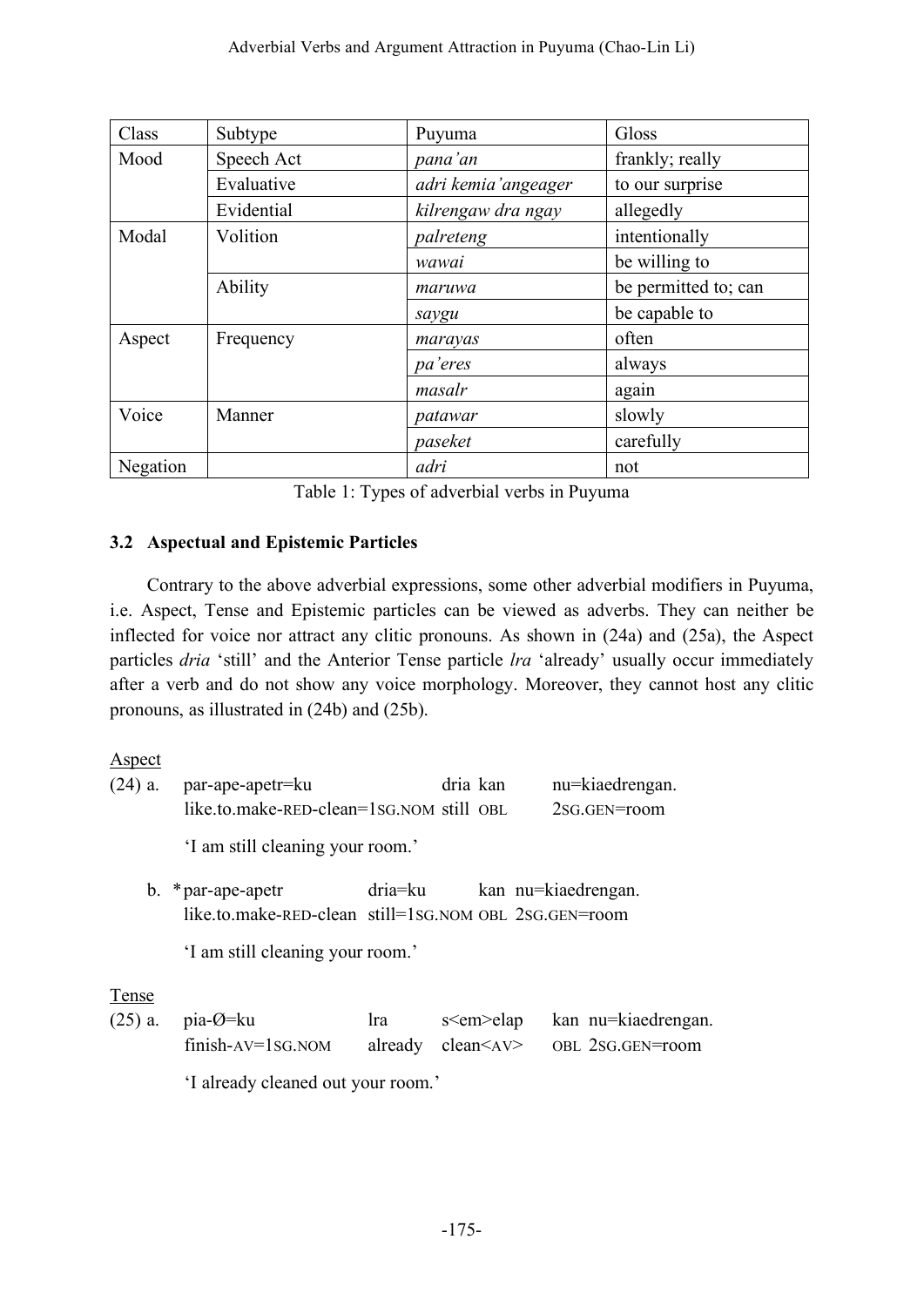b. \*pia-Ø lra=ku s<em>elap kan nu=kiaedrengan finish-AV already=1sG.NOM clean<AV> OBL 2SG.GEN=room

'I do not clean your room yet.'

Similarly, although the Epistemic Modal modifiers *alra* 'perhaps' in (26a-b) occurs in the sentence initial position, it does not exhibit any voice morphology, as shown in (26c). Moreover, it cannot take any clitic pronoun, as illustrated in (26d).

Modal

|  | (26) a. alra sa-selap=ku          | kan nu-kiaedrengan (nay). |  |
|--|-----------------------------------|---------------------------|--|
|  | perhaps RED-clean=1sG.NOM         | OBL 2SG.GEN=room          |  |
|  | 'I perhaps will clean your room.' |                           |  |

b. \*sa-selap=ku alra kan nu=kiaedrengan. RED-clean=1SG.NOM perhaps OBL 2SG.GEN=room

'I perhaps will clean your room.'

c. \*m-alra/\*alra-ay sa-selap=ku kan nu=kiaedrengan. AV- perhaps/perhaps-LV RED-clean=1SG.NOM OBL 2SG.GEN=room

'I perhaps will clean your room.'

d. \*alra=ku sa-selap kan nu=kiaedrengan. perhaps=1SG.NOM RED-clean OBL 2SG.GEN=room

'I perhaps will clean your room.'

Finally, the aspectual and epistemic particles are listed in Table 2.

| Class  | Subtype   | Puyuma     | Gloss    |
|--------|-----------|------------|----------|
| Modal  | Epistemic | alra       | perhaps  |
| Tense  | Anterior  | <i>tra</i> | already' |
| Aspect | Durative  | dria       | still    |

Table 2: Types of adverbs in Puyuma

## **3.3 Temporal Nouns**

In Puyuma the Tense modifiers such as *yesterday* and *tomorrow* behave like nouns because they can serve as the argument of phase verbs, as shown in (27a-b). The temporal noun *adman* 'yesterday' in (27a) and *garem* 'now' in (17b) can occur immediately after the phase verb *kemerami* 'start' and *palu* 'arrive'. Second, like temporal nouns in English, temporal nouns in Puyuma distribute freely. They can occur in the sentence initial or sentence final position, as shown in (28a-b).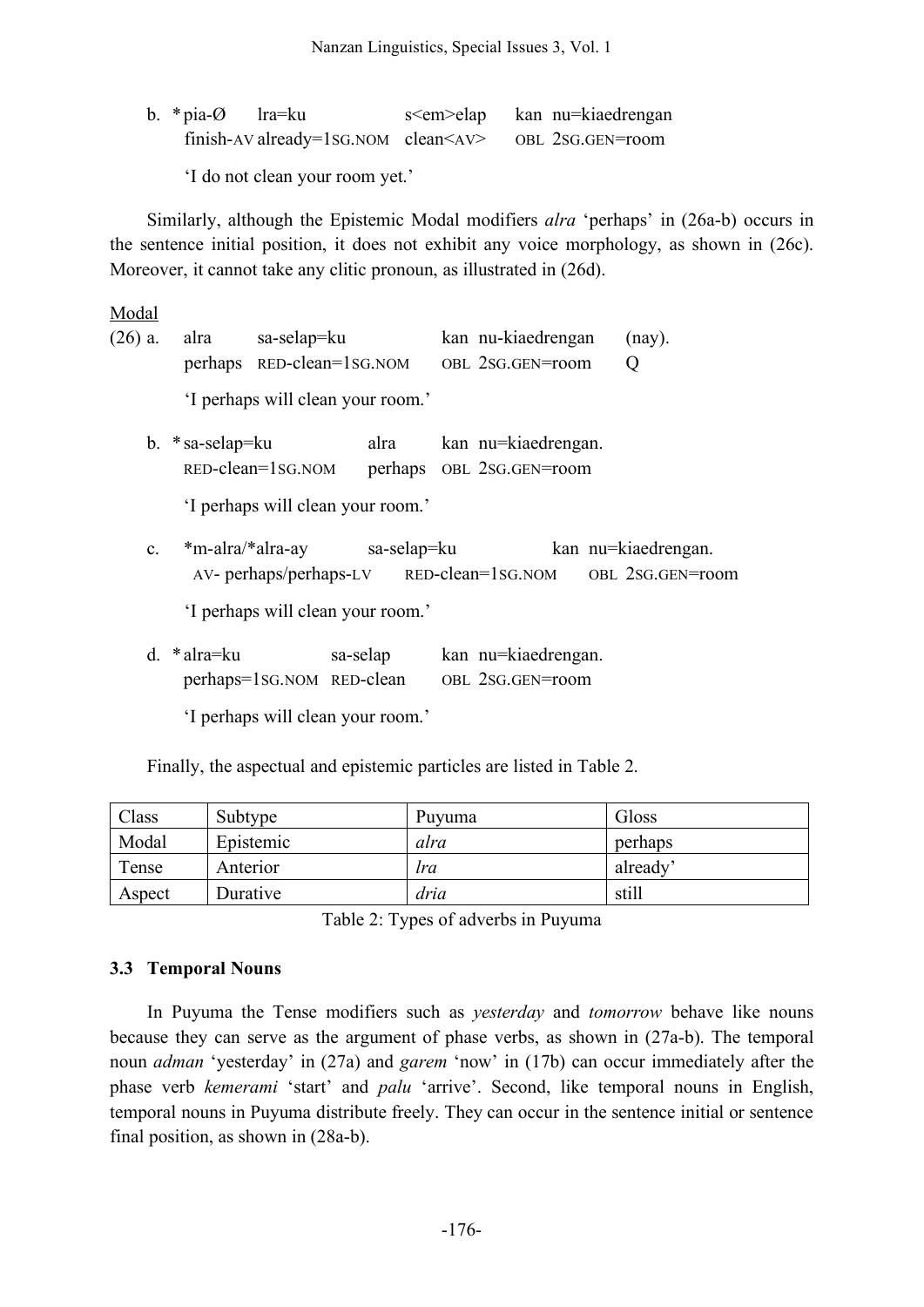| Tense                     |                                                                                                                             |                                           |  |                           |                                                                                                                                                   |                           |
|---------------------------|-----------------------------------------------------------------------------------------------------------------------------|-------------------------------------------|--|---------------------------|---------------------------------------------------------------------------------------------------------------------------------------------------|---------------------------|
| $(27)$ a.                 | k $\le$ em $\ge$ erami a-daman palu- $\oslash$ garem,<br>$\text{start}\leq A\text{V}$ PST-day arrive-AV now sleep=1sG.NOM   |                                           |  |                           | alupu=ku.                                                                                                                                         |                           |
|                           |                                                                                                                             | 'From yesterday till now, I am sleeping.' |  |                           |                                                                                                                                                   |                           |
| b.                        |                                                                                                                             |                                           |  |                           | k <em>erami a-garem-ay palu-Ø garem, ku=ekan-aw<br/><math>\text{start}\leq</math>AV&gt; PST-now-AY arrive-AV now <math>1</math>SG.GEN=eat-PV</em> | irupan.<br>na<br>NOM meal |
|                           |                                                                                                                             | 'From just till now, I ate up the dish.'  |  |                           |                                                                                                                                                   |                           |
| <b>Tense</b><br>$(28)$ a. | a-garem-ay i ku=selap-ay nu=kiaedrengan.<br>PST-now-AY TOP 1SG.GEN=clean-LV 2SG.GEN=room<br>'I cleaned your room just now.' |                                           |  |                           |                                                                                                                                                   |                           |
| $b_{-}$                   | ku=selap-ay nu=kiaedrengan                                                                                                  | 1sg.gen=clean-LV 2sg.gen=room             |  | a-garem-ay.<br>PST-now-AY |                                                                                                                                                   |                           |
|                           |                                                                                                                             | 'I cleaned your room just now.'           |  |                           |                                                                                                                                                   |                           |

It is worth noting that tense or aspect morphemes are found inside these temporal nouns, as illustrated in (29). In (29a) the temporal noun *asuwadria* 'once upon a time' contains the durative particle *dria* 'still'; as shown in (29b) the temporal noun *andaman* 'tomorrow' is composed of a future morpheme *an*-.

Tense

(29) a. m-ekan=ku lra dra dawa a asuwa-dria. AV-eat=1SG.NOM already OBL wheat PST when-still 'Once upon a time/Once I ate wheat.'

b. a-uka=ku s<em>elap-a (k)an-daman. RED-go=1SG.NOM clean<AV>-PROJ FUT-day 'I will clean your room tomorrow.'

Tense/aspect/mood (TAM) as an inflectional category is traditionally employed to distinguish verbs from nouns. However, the existence of TAM for temporal nominals in Puyuma may challenge the view that nouns, unlike verbs, are inherently time-stable, and therefore not open to temporal modification (Givón 1979). TAM-inflected nominals also have interesting implications for semantic theories that consider nouns to be semantic predicates that have their own temporal interpretation (Enç 1986, Musan 1995). The following Table 3 is a list of temporal nouns in Puyuma.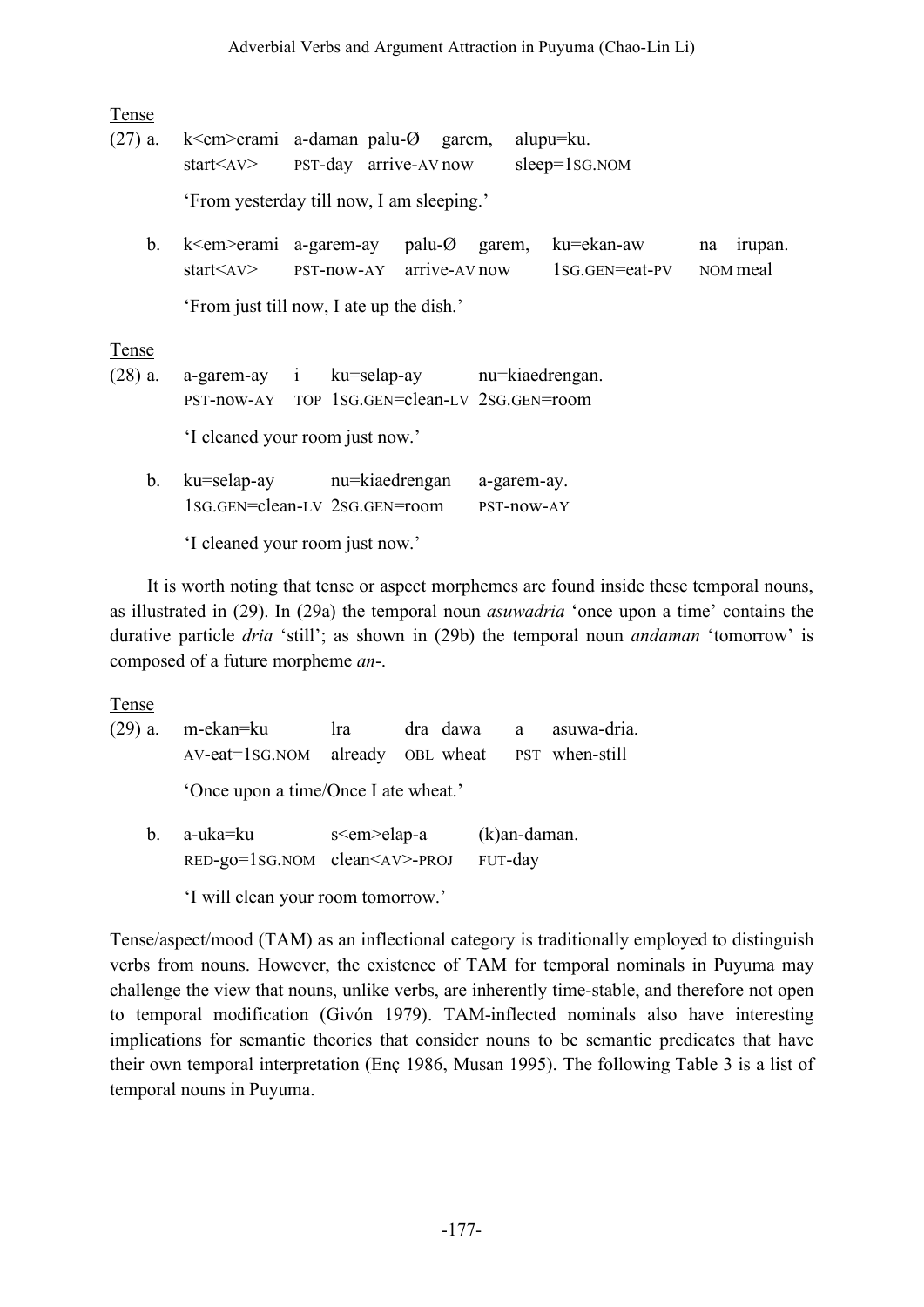| Class | Subtype | Puyuma     | Gloss     |
|-------|---------|------------|-----------|
| Tense | Past    | adaman     | yesterday |
|       |         | ansuwadria | once      |
|       |         | agaremay   | just now  |
|       | Present | garem      | now       |
|       | Future  | andaman    | tomorrow  |

Table 3: Types of temporal nouns in Puyuma

### **4. Adverbial Verbs and Argument Attraction**

### **4.1 Three Types of Adverbial Verbs**

We argue that adverbial verbs in Puyuma can be divided into three types, according to three criteria: (a) the AV RESTRICTION, (b) the ARGUMENT ATTRACTION RESTRICTION, and (c) the ARGUMENT OCCURRENCE RESTRICTION. Let us begin with considering Type I adverbial verbs. The lexical verb following a Type I adverbial verbs must bear the AV morphology. In (30a-b) the lexical verb *penukpuk* 'hit' is obligatorily attached by AV; on the other hand, when the lexical verb following it is marked with PV, the ungrammaticality arises, as shown in (30c-d).

### Type I

| $(30)$ a. | patawar- $\varnothing$ =ku<br>$slowly-AV=1SG. NOM$                               | p <en>ukpuk<br/><math>h</math>it<math>\leq</math>AV<math>&gt;</math></en> | kanu.<br>2 <sub>SG</sub> .OBL                                              |
|-----------|----------------------------------------------------------------------------------|---------------------------------------------------------------------------|----------------------------------------------------------------------------|
|           | 'I hit you slowly.'                                                              |                                                                           |                                                                            |
| b.        | ku=patawar-ay=yu<br>1sg.gen=slowly-pv=2sg.nom<br>'I hit you slowly.'             |                                                                           | p <en>ukpuk.<br/><math>h</math>it<math>\leq</math>AV<math>&gt;</math></en> |
|           | c. * patawar- $\varnothing$ =ku<br>$slowly-AV = 1SG. NOM$<br>'I hit you slowly.' | pukpuk-aw<br>hit-PV                                                       | kanu.<br>2sG.OBL                                                           |
|           | d. * ku=patawar-ay=yu<br>1sg.gen=slowly-pv=2sg.nom                               | hit-PV                                                                    | pukpuk-aw.                                                                 |
|           | 'I hit you slowly.'                                                              |                                                                           |                                                                            |

Second, clitic pronouns must be attracted onto adverbial verbs (The ARGUMENT ATTRACTION RESTRICTION). The clitic pronouns  $=ku$  in (31a) and  $=yu$  in (31b) attach to the adverbial verbs. In contrast, when these clitic pronouns stay with the lexical verbs, the sentences are ungrammatical, as shown in (31c-d). Third, when the clitic pronouns are present,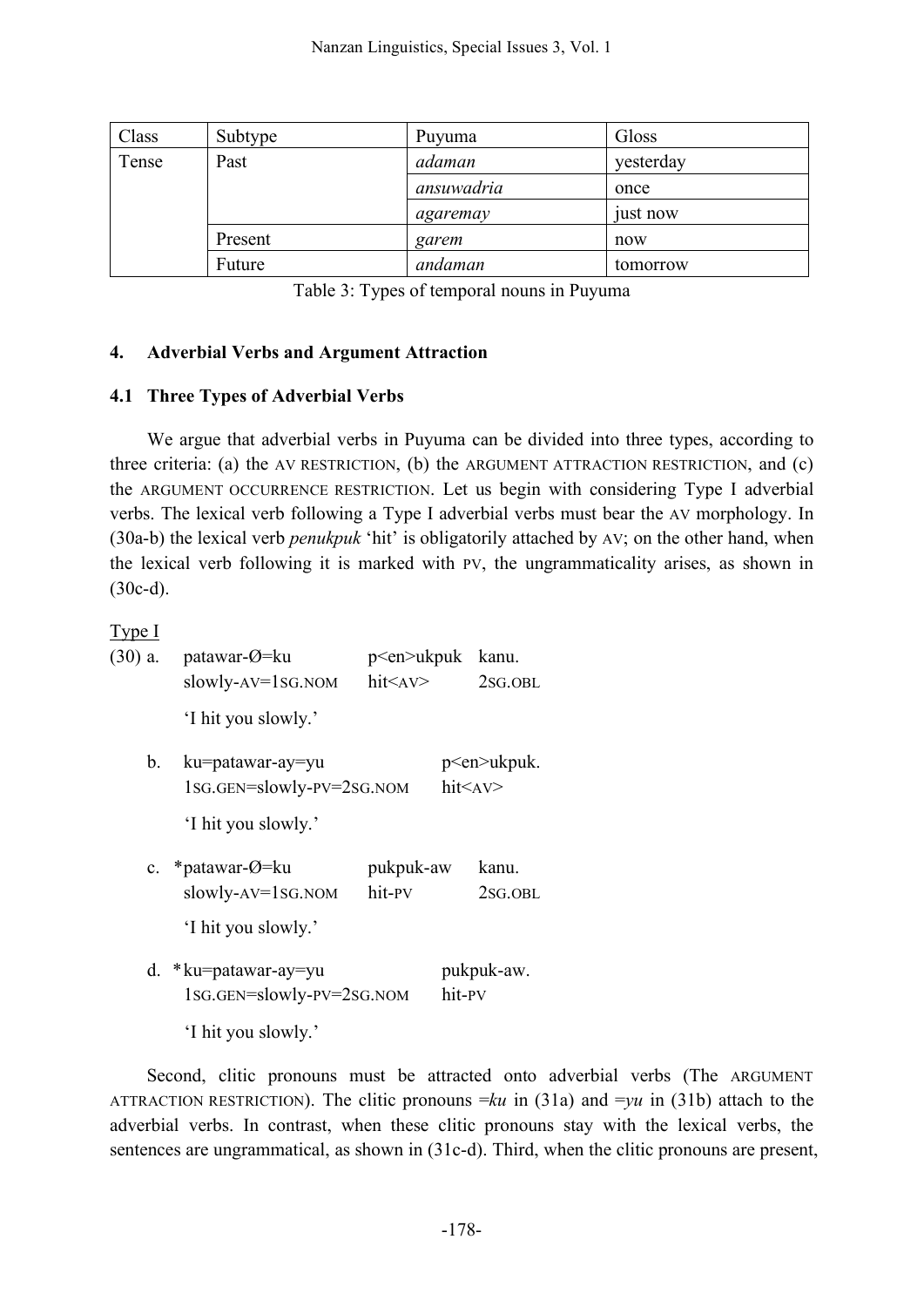they can occur only once (The ARGUMENT OCCURRENCE RESTRICTION). As illustrated in (32a-b), when a clitic pronoun occurs in a sentence, it can be pronounced only once. As shown in (32c-d), however, they are prohibited from occurring twice.

Type I (31) a. patawar- $\varnothing$ =ku p<en>ukpuk kanu. slowly-AV=1SG.NOM hit<AV> 2SG.OBL 'I hit you slowly.' b. ku=patawar-ay=yu p p p p p p p p p b. 1SG.GEN=slowly-PV=2SG.NOM hit<AV> 'I hit you slowly.' c. \* patawar-Ø p<en>ukpuk**=**ku kanu. slowly-AV hit<AV>=1SG.NOM 2SG.OBL 'I hit you slowly.' d. \*patawar-ay p<en>ukpuk=ku kanu. slowly-PV hit<AV>=1SG.NOM 2SG.OBL 'I hit you slowly.' (32) a. patawar- $\varnothing$ =ku p<en>ukpuk kanu. slowly-AV=1SG.NOM hit $\langle$ AV> 2SG.OBL 'I hit you slowly.' b. ku=patawar-ay=yu p<en>ukpuk. 1SG.GEN=slowly-PV=2SG.NOM hit<AV> 'I hit you slowly.' c. \*patawar-Ø=ku p<en>ukpuk=ku kanu. slowly-AV=1SG.NOM hit<AV>=1SG.NOM 2SG.OBL 'I hit you slowly.' d. \*ku=patawar-ay=yu p<en>ukpuk=ku. 1SG.GEN=slowly-PV=2SG.NOM hit<AV>=1SG.NOM

'I hit you slowly.'

So far, we show that the three restrictions (i.e. AV RESTRICTION, ARGUMENT ATTRACTION RESTRICTION, and ARGUMENT OCCURRENCE RESTRICTION) must be observed in Type I adverbial verb constructions. Contrary to Type I adverbial verbs, the Type II ones exhibit more complicated behaviors. Their behaviors split into two cases. On the one hand, when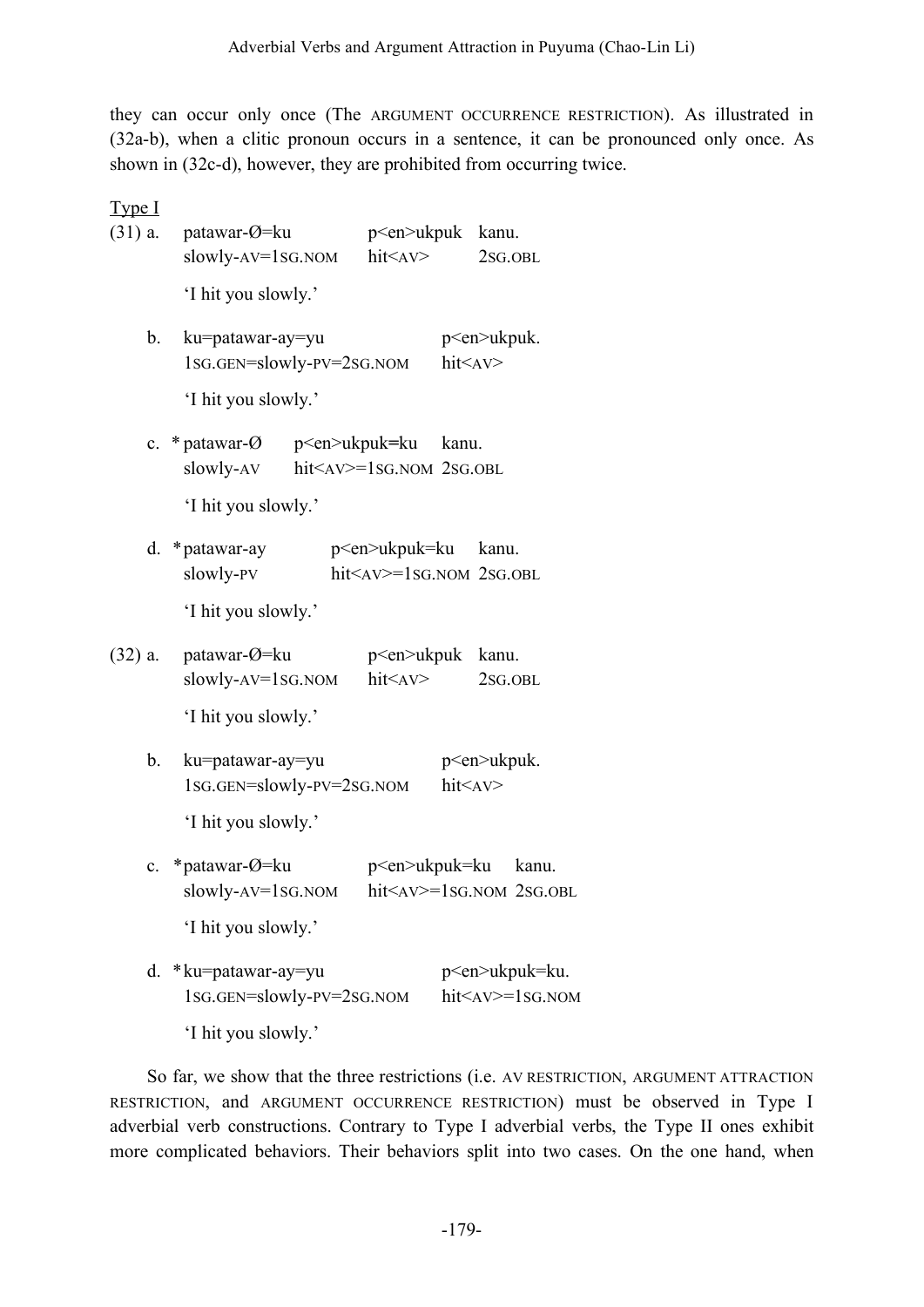adverbial verbs serve as PV verbs, the three restrictions are still respected. In (33a) the adverbial verb is inflected for PV and attracts clitic pronouns. In contrast, the following lexical verb cannot be a PV verb, as shown in (33b). Second, the following lexical verb is banned from serving as a PV verb, as shown in (33c). Third, a clitic pronoun cannot appear twice, as illustrated in (33d). We call this subtype of adverbial verbs Type II-A.

## Type II-A

(33) a. nu=karayas-aw=ku p<en>ukpuk. 2SG.GEN=often-PV=1SG.NOM hit<AV>

'You often hit me.'

b. \*nu=karayas-aw=ku pukpuk**-**aw 2SG.GEN=often-PV=1SG.NOM hit-PV

'You often hit me.'

c. \*nu=karayas-aw p<en>ukpuk**=**ku. 2SG.GEN=often-PV hit<AV>=1SG.NOM

'You often hit me.'

d. \*nu=karayas-aw=ku p<en>ukpuk.=yu 2SG.GEN=often-PV=1SG.NOM hit<AV>=2SG.NOM

'You often hit me.'

On the other hand, when AV attaches to these adverbial verbs, the embedded lexical verb can serve as a PV verb, as shown in (34a). The AV RESTRICTION can be violated in Type II adverbial verb constructions. Moreover, clitic pronouns must stay in-situ with the lexical verb, as shown in (34b). Again, the ARGUMENT ATTRACTION RESTRICTION needs not to be observed. However, the same clitic pronoun still cannot appear twice, as illustrated in (34c). Thus, the ARGUMENT OCCURRENCE RESTRICTION must be observed. Let us call this subtype Type II-B.

# TypeII-B

(34) a. m-(k)arayas nu=pukpuk-aw=ku. AV-often 2SG.GEN=hit-PV=1SG.NOM

'You often hit me.'

b. \*m-(k)arayas=ku nu=pukpuk-aw. AV-often=1SG.NOM 2SG.GEN=hit-PV

'You often hit me.'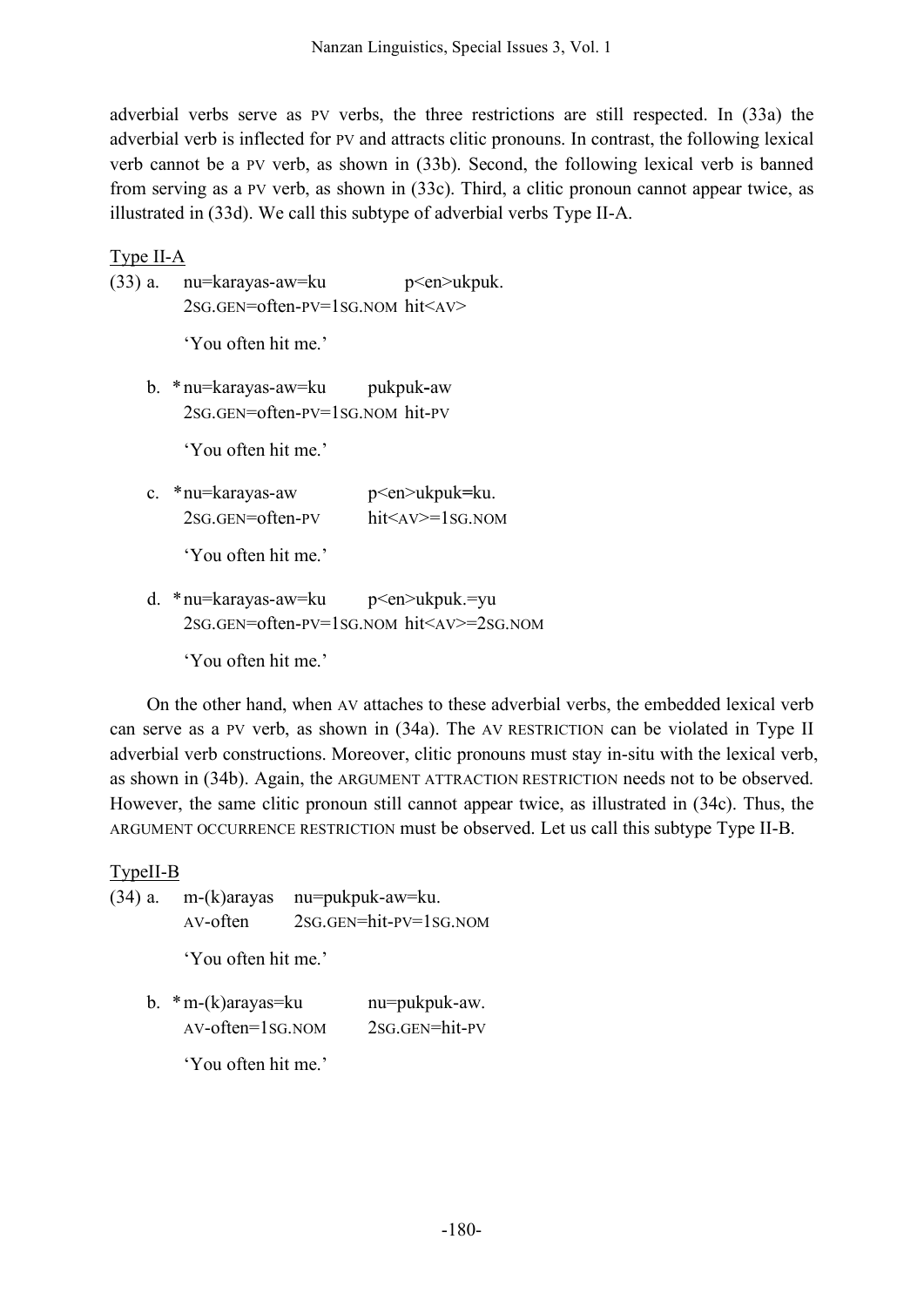c. \* m-(k)arayas=ku nu=pukpuk-aw=ku. AV-often=1SG.NOM 2SG.GEN=hit-PV=1SG.NOM

'You often hit me.'

Next, in Type III adverbial verb constructions, clitic pronouns can occur on the adverbial heads, on the following lexical verbs, or on both, as illustrated in (35a-b). That is, the ARGUMENT OCCURRENCE RESTRICTION and the ARGUMENT ATTRACTION RESTRICTION need not be obeyed. Moreover, the AV RESTRICTION on V2 needs not be obeyed, as shown by the contrast between (35a) and (35c). It is clear that the above three restrictions can be violated in Type III adverbial constructions.

Type III

| $(35)$ a.      | kilrengaw- $\varnothing$ =ta dra ngay<br>allegedly-AV=1PL.NOM OBL word<br>k <em>a.<br/>say<av></av></em>     | papelilra- $\varnothing$<br>pilay<br>(i)<br>$\mathbf{1}$<br>NOM Pilay<br>TOP be.pregnant-AV |
|----------------|--------------------------------------------------------------------------------------------------------------|---------------------------------------------------------------------------------------------|
|                | 'Allegedly, Pilay became pregnant.'                                                                          |                                                                                             |
| b.             | sagar- $\varnothing$ = ku<br>$pana'an-O$ i<br>really-AV TOP like-AV-1SG.NOM 2SG.OBL<br>'Really! I like you.' | kanu.                                                                                       |
| $\mathbf{c}$ . | kilrengaw- $\varnothing$ =ta dra ngay<br>allegedly-AV=1PL.NOM OBL word<br>kan pilay.<br><b>GEN</b> Pilay     | $tu=pi$ natray=yu<br>(i)<br>TOP 3SG.GEN=kill <red>=2SG.NOM</red>                            |
|                | 'Allegedly, Pilay wants to kill you.'                                                                        |                                                                                             |

Finally, the syntactic distribution of these adverbial verbs can be summarized as in Table 4. Table 4 shows that in the Type I adverbial verb constructions all the restrictions must be observed. However, in Type II Patient Voice adverbial verb constructions the AV RESTRICTION and Argument Attraction can be violated, although the ARGUMENT OCCURRENCE RESTRICTION has to be respected). Finally, no restrictions need be observed in the Type III adverbial verb constructions.

|          |   | AV RESTRICTION | ARGUMENT ATTRACTION | ARGUMENT OCCURRENCE |
|----------|---|----------------|---------------------|---------------------|
|          |   |                | <b>RESTRICTION</b>  | <b>RESTRICTION</b>  |
| Type 1   |   | Yes            | Yes                 | Yes                 |
| Type II  | Α | No             | N <sub>0</sub>      | Yes                 |
|          | B | Yes            | Yes                 |                     |
| Type III |   | No             | N <sub>0</sub>      | No                  |

Table 4: Restrictions in the Type I, II, and III adverbial verb constructions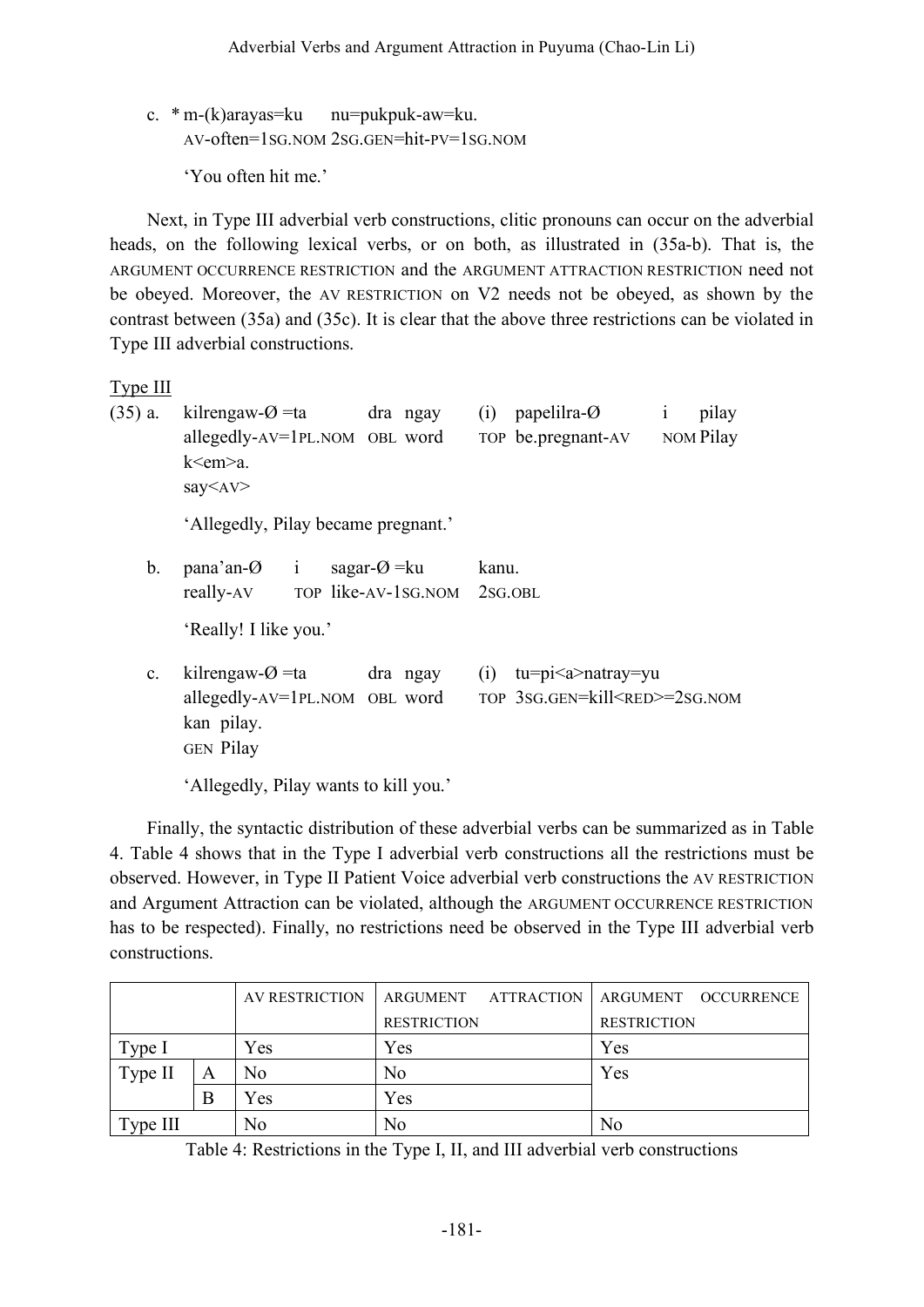#### **4.2 Complex Predicates, Control, or Neither?**

Now we will briefly examine two approaches, i.e. the Complex Predicate approach (cf. Chang 2006) and the Control approach, and we will argue that both approaches cannot adequately explain the syntactic constraints on adverbial verb constructions in Puyuma. First, let us consider a Complex Predicate analysis. Chang (2006: 68) proposes a Complex Predicate analysis for adverbial verb constructions in Kavalan. He argues that Manner and Frequency adverbial verbs and their lexical verbs preceded by them constitute single complex predicates, co-licensing an Agent argument and a Theme argument. Chang (2006: 69) takes the focus/aspectual/pronominal marker shifting as one piece of evidence, as in  $(36)^2$ 

(36) Kavalan (Chang 2006: 69)

| a.             | pataz-ti-iku                              |                        | s <em>upas</em>                                                       | tu      | qRitun.    |  |  |  |  |
|----------------|-------------------------------------------|------------------------|-----------------------------------------------------------------------|---------|------------|--|--|--|--|
|                | $often[AF]-ASP-1S.NOM$ buff $\leq$ AF $>$ |                        |                                                                       | OBL car |            |  |  |  |  |
|                | 'I often buffed a car'                    |                        |                                                                       |         |            |  |  |  |  |
| b.             | pataz                                     | s <em>upas-ti-iku</em> |                                                                       | tu      | qRitun.    |  |  |  |  |
|                | offen[AF]                                 |                        | $\text{buff}\leq_{\text{AF}}\geq_{\text{ASP}}\text{-}1\text{S}$ . NOM | OBL car |            |  |  |  |  |
|                | 'I often buffed a car'                    |                        |                                                                       |         |            |  |  |  |  |
| $\mathbf{c}$ . | pataz-an-ku-ti                            |                        | s <em>upas</em>                                                       |         | ya qRitun. |  |  |  |  |
|                | often-PF-1S.GEN-ASP                       |                        | buff < AF                                                             | NOM car |            |  |  |  |  |
|                | 'I often buffed my car'                   |                        |                                                                       |         |            |  |  |  |  |
| d.             | pataz                                     | supas-an-ku-ti         |                                                                       | ya      | qRitun.    |  |  |  |  |
|                | offen[AF]                                 | buff-PF-1S.GEN-ASP     | NOM car                                                               |         |            |  |  |  |  |
|                | 'I often buffed my car'                   |                        |                                                                       |         |            |  |  |  |  |

However, the Complex Predicate analysis has some problems for adverbial verb constructions in Puyuma: First, it cannot explain why only NAV but not AV constructions can allow the

<sup>&</sup>lt;sup>2</sup> It should be pointed out that the shifting alternation may not form a valid support for the Complex Predicate analysis. Chang (2006: 69) argues that "a complex predicate remains as a unified semantic unit, no matter where the grammatical markers (such as focus/aspectual/pronominal markers) are placed". However, such an argument will wrongly predict that the aspectual marker -*le* can freely occur in between the first verb and second verb of a complex predicate in Mandarin Chinese, as in (i).

| (i) | a. | Zhangsan        | ku-shi-le   | shoupa       | le.                                                              |
|-----|----|-----------------|-------------|--------------|------------------------------------------------------------------|
|     |    | Zhangsan        | cry-wet-ASP | handkerchief | ASP                                                              |
|     |    |                 |             |              | 'Zhangsan cried till the handkerchief was wet.' (Chang 2006: 76) |
|     |    | $b.$ * Zhangsan | ku-le-shi   | shoupa       | le.                                                              |
|     |    | Zhangsan        | cry-ASP-wet | handkerchief | ASP                                                              |

'Zhangsan cried till the handkerchief was wet.'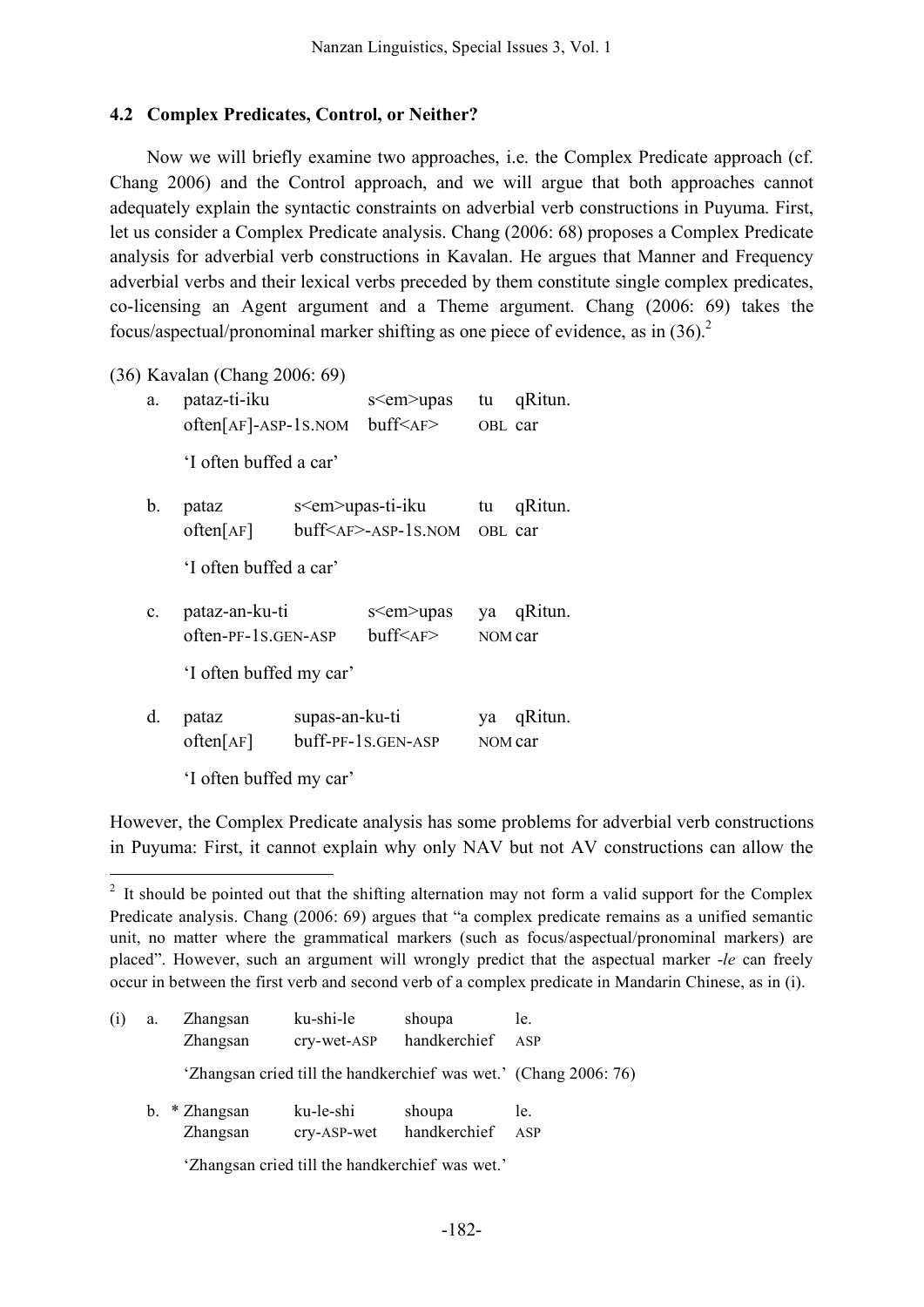grammatical marker shifting. As shown in (37c-d), a pronominal marker seems to shift to the second verb without affecting any propositional meaning. In contrast, as we can see in (37a-b), the same pronominal marker cannot shift to the embedded verb. It is unclear what brings about this AV-NAV asymmetry.

- (37) a. m-(k)arayas=ku m-aip dra trilin. AF-often=1SG.NOM AF-read OBL book 'I often read books.'
	- b. \*m-(k)arayas=ku m-aip dra trilin. AF-often=1SG.NOM AF-read OBL book

'I often read books.'

c. ku=karayas-aw m-aip na trilin. 1SG.GEN-often-PF AF-read NOM book

'I often read the book.'

d. m-(k)arayas ku-aip-aw na trilin. AF-often 1SG.GEN-read-PF NOM book

'I often read the book.'

Second, the Complex Predicate approach predicts that the first verb and the second verb will always be adjacent to each other. However, such an adjacency condition does not hold in the Manner adverbial verb constructions, as shown in (38). (38b) shows that the second verb of a cluster is separated and undergoes topicalization to [Spec, CP], bringing about a focus interpretation. Furthermore, the object of the second verb has been carried along as well.

- (38) a. patawar-Ø=ku m-aip dra trilin. slowly-AV=1SG.NOM AF-read OBL book 'I read books slowly.'
	- b. m-aip dra trilin i, patawar-Ø=ku. AF-read OBL book TOP slowly-AV=1SG.NOM

'As for reading book, I do so slowly.'

Having argued against the Complex Predicate approach, we will examine the second potential approach, i.e. the Control analysis. We argue that the adverbial verb constructions under consideration differ from the (*persuade*-type) control constructions in Puyuma in that Frequency adverbial verbs are non-thematic whereas control verbs establish thematic relations with their arguments, as shown in (39-40). As shown in (39a-b), the control verb *pasi'si'ay* 'persuade' must select an animate Patient argument such as *Sigimulri* rather than a non-animate Theme argument such as *pira* 'leaf'. In contrast, the adverbial verb *marayas*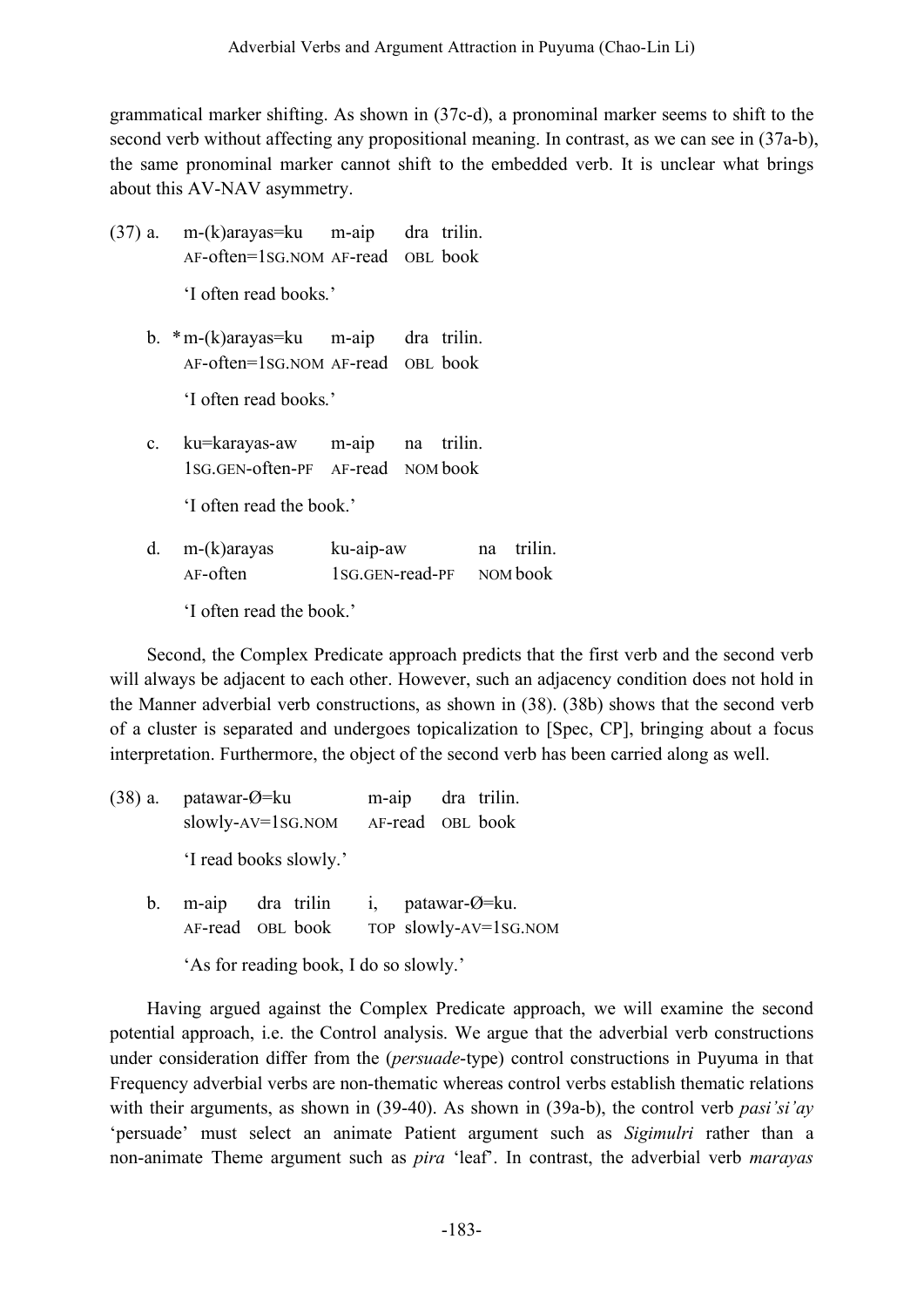'often' in (40) can select a weather verb like *maudal* 'rain' which has no semantic argument. It indicates that the adverbial verb in (40) is non-thematic.

| $(39)$ a. | ku-pasi'si'-ay<br>1sG.GEN-persuade-LV                     | $\mathbf{i}$   | sigimulri<br>NOM Sigimulri |                      | $k<$ em $>$ awang.<br>walk < AF> |
|-----------|-----------------------------------------------------------|----------------|----------------------------|----------------------|----------------------------------|
|           | 'I persuaded Sigimulri to walk.'                          |                |                            |                      |                                  |
|           | $b. * k$ u-pasi'si'-ay na<br>1sG.GEN-persuade-LV NOM leaf | pira           |                            | mu-adelr.<br>AF-fall |                                  |
|           | '???I persuaded the leaves to fall.'                      |                |                            |                      |                                  |
| (40)      | a-kinadamanan<br><b>PST-recently</b>                      | $m-(k)$ arayas | AF-often AF-rain           | ma-udal.             |                                  |
|           | 'Recently it often rains'                                 |                |                            |                      |                                  |

In this section we have shown that the Complex Predicate analysis and the Control analysis both cannot adequately account for the syntactic patterns of Puyuma adverbial verbs. In the next section we will propose a restructuring analysis and offer an explanation for the patterns of the AV RESTRICTION and ARGUMENT ATTRACTION RESTRICTION. Moreover, we will compare our analysis with Chang's (2007a, b) ones.

## **4.3 Restructuring Analysis**

### **4.3.1 Nonfinite TP**

We will first show that the Type I adverbial verbs (e.g. Manner verbs) and the Type II-A adverbial verbs (e.g. Aspectual verbs and Modal verbs) take a defective TP as their complements (cf. Rizzi 1982, Wurmbrand 2003, cf. Rosen 1989, 1990). First, as we have shown, clitic pronouns must be attracted onto Manner or Aspectual adverbial verbs even if these adverbial verbs do not c-select any DP arguments, as shown in (41a-d). The long-distance clitic placement is cross-linguistically viewed as evidence of restructuring.

- (41) a. patawar-Ø=ku m-ekan dra kuraw. slow-AV=1SG.NOM AV-eat OBL fish 'I eat fish slowly.'
	- b. \*patawar-Ø m-ekan=ku dra kuraw.  $slow-AV$   $AV-eat=1SGNOM$  OBL fish

'I eat fish slowly.'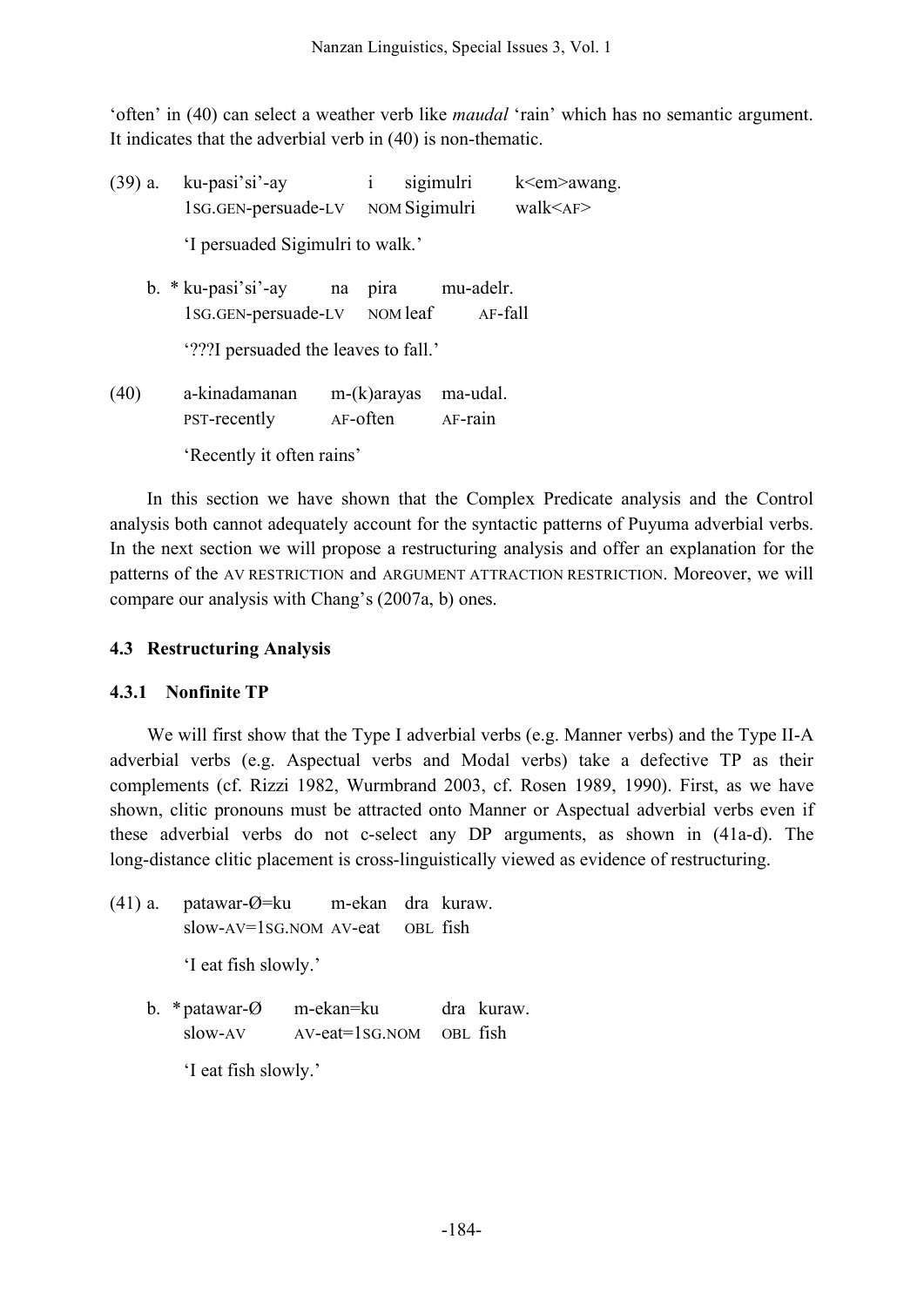c. m-(k)arayas=ku m-aip kandrina trilin. AV-often=1SG.NOM AV-read OBL.this book

'I often read this book.'

d. \*m-(k)arayas m-aip=ku kandrina trilin. AV-often AV-read=1SG.NOM OBL.this book

'I eat fish slowly.'

Second, in Puyuma subject *wh*-words in mono-clausal sentences obligatorily move leftward to the sentence initial position, as shown in (42a). In contrast, subject *wh*-words in bi-clausal sentences must also undergo A'-movement but stay within the embedded clause, as shown in (42b). As we can see in (42c-d), subject *wh*-words in the Aspectual adverbial verb construction must undergo A'-movement to occupy in the sentence initial position. If adverbial verbs of the relevant kind take CPs as their complements, it is expected that the subject *wh*-word will stay in the Spec position of the embedded CP. However, in fact, it is not the case. Thus, we argue that these adverbial verbs do not take CP as their complements.

| $(42)$ a.      | $ _{\rm CP}$ | $imanay_i$<br>who                            | na<br><b>COMP</b>                      | p <en>kpuk<br/><math>h</math>it<math>\langle</math>AV<math>&gt;</math></en> |               | kan pilay<br>OBL Pilay                      | $t_i$ ]?<br>(NOM) |                                 |                   |                   |
|----------------|--------------|----------------------------------------------|----------------------------------------|-----------------------------------------------------------------------------|---------------|---------------------------------------------|-------------------|---------------------------------|-------------------|-------------------|
|                |              | 'Who hit Pilay?'                             |                                        |                                                                             |               |                                             |                   |                                 |                   |                   |
| $\mathbf{b}$ . | $ _{\rm CP}$ | pakupana'an=yu                               | believe=2sG.NOM COMP                   | dra                                                                         | imanay<br>who | na<br><b>COMP</b>                           |                   | ka-keser $t_i$ ?<br>RED-win NOM |                   |                   |
|                |              |                                              |                                        | 'Who do you believe will win?'                                              |               |                                             |                   |                                 |                   |                   |
| $\mathbf{c}$ . | $ _{CP}$     | $imanay_i$<br>who                            | na<br>COMP                             | m-(k)arayas<br>AV-often                                                     |               | p <en>ukpuk kan pilay<br/>hit<av></av></en> |                   | OBL Pilay                       | $t_i$ ]?<br>(NOM) |                   |
|                |              |                                              | 'Who often hits Pilay?'                |                                                                             |               |                                             |                   |                                 |                   |                   |
| d.             | $ _{\rm CP}$ | imanay <sub>i</sub><br>who<br>pilay<br>Pilay | na<br><b>COMP</b><br>$t_i$ ]?<br>(NOM) | tu=karayas-an=mu                                                            |               | 3sg.gen=often-NMLz=2PL.NOM hit <av></av>    |                   | p <en>ukpuk</en>                |                   | kan<br><b>GEN</b> |

'Which one of you was beaten by Pilay?'

Third, as shown in (43a), the nominative DP argument in mono-clausal sentences can be topicalized to occupy the sentence initial position. In contrast, the nominative DP in embedded clauses cannot be topicalized to occupy the sentence initial position, as shown in (43b). As (43c) illustrates, the nominative DP argument in the adverbial verb constructions as well as the one occurring in mono-clausal sentences can undergo A'-extraction to the Topic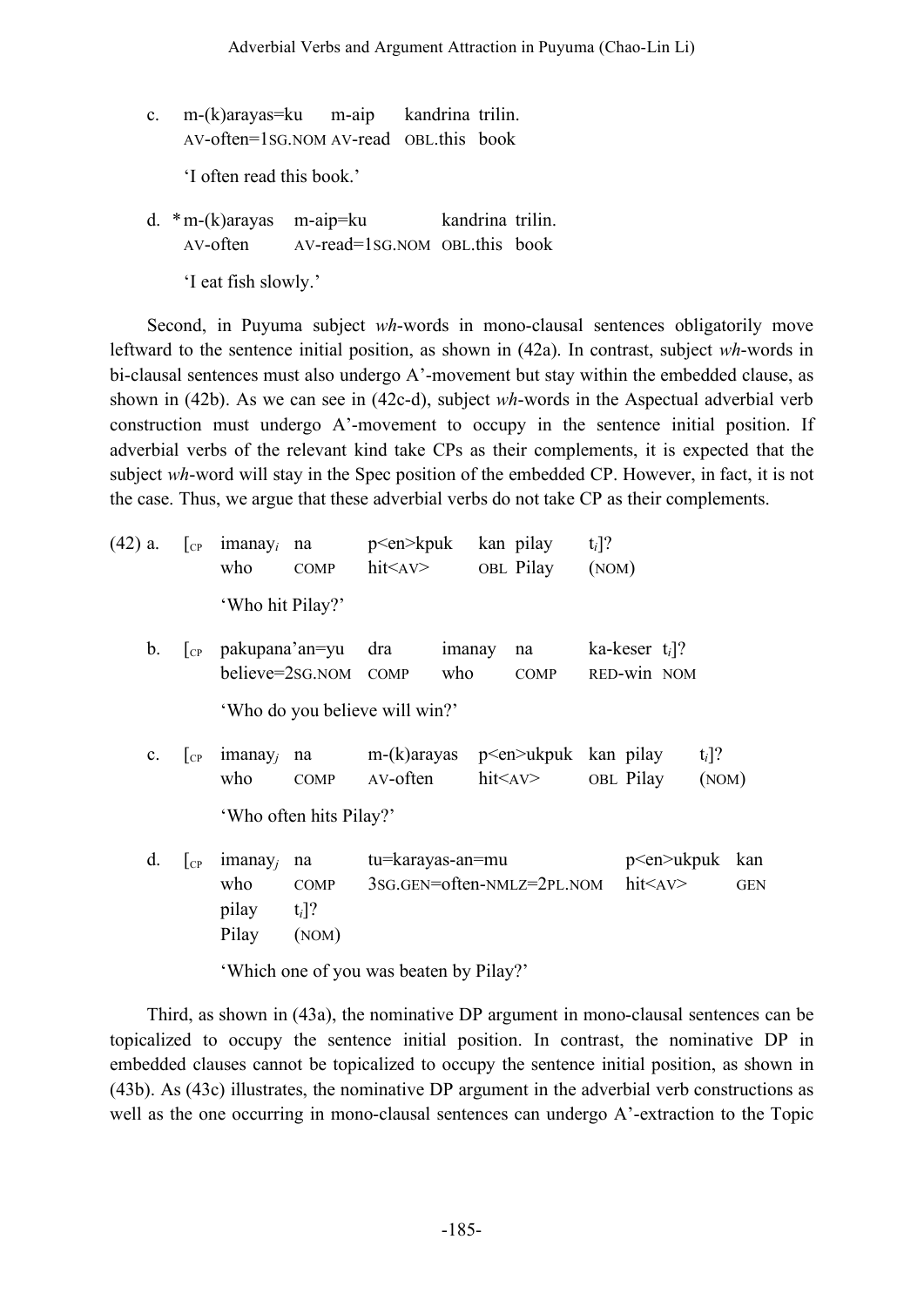position. Based on these patterns, we argue that the Type I and Type II-A adverbial verbs do not take full clauses (i.e. CPs) as their complements.

| $(43)$ a.      | na kura $w_i$<br>NOM fish                                        | tu=ekan-aw<br>i,<br>TOP 3SG.GEN=eat-PV                               | kan pilay<br><b>GEN</b> Pilay | $t_i$ .<br>(NOM)   |                                     |
|----------------|------------------------------------------------------------------|----------------------------------------------------------------------|-------------------------------|--------------------|-------------------------------------|
|                | 'The fish, Pilay ate it.'                                        |                                                                      |                               |                    |                                     |
|                | b. $*$ i ukak <sub>i</sub><br>NOM Ukak<br>kan pilay<br>obl Pilay | ma-lradram i<br>1,<br>TOP AV-know NOM Sigimulri<br>$t_i$ .<br>(NOM)  | sigimulri $\lceil_{CP}$       | dra<br><b>COMP</b> | $p$ <en>ukpuk<br/>hit<av></av></en> |
|                |                                                                  | 'Sigimulri knew that Ukak beat Pilay.'                               |                               |                    |                                     |
| $\mathbf{c}$ . | na trilin <sub>i</sub><br>NOM book                               | ku=karayas-aw<br>$\mathbf{i},$<br>TOP 1SG.GEN=often-PV AV-read (NOM) | $m$ -aip<br>$t_i$ .           |                    |                                     |

'The book, I often read it.'

We propose that the Type I and Type II adverbial verb constructions are similar to the obligatory control constructions in Puyuma. That is, both constructions take a defective TP (i.e. nonfinite TP) as their complement. In both constructions the downstairs predicates with the TP have to be marked with Actor Voice rather than Non-Actor Voice, as illustrated in (44). In (44a) and (44c), the verbs in the embedded clause carry the AV morphology. When PV is attached to the embedded predicate, the ungrammaticality arises, as (44b) and (44d) illustrate. What is more, in both constructions, the temporal interpretation of the embedded clauses is parasitic on the interpretation of the matrix T and therefore just one temporal modifier can be allowed, as shown in (45). As shown in (45b) and (45d), when the two temporal modifiers such as *adaman* 'yesterday' and *andaman* 'tomorrow' co-occur to introduce two tenses, a tense clash arises .

- (44) a. tu=paisil-ay kan pilay i ukak tr<em>ekel dra eraw. 3SG.GEN=persuade-LV GEN Pilay NOM Ukak drink<AV> OBL wine 'Pilay persuaded Ukak to drink wine.'
	- b. \* tu=paisil-ay kan pilay i ukak trekel-aw dra eraw. 3SG.GEN=persuade-LV GEN Pilay NOM Ukak drink-PV OBL wine 'Pilay persuaded Ukak to drink wine.'
	- c. tu=karayas-aw m-aip kan pilay na trilin. 3SG.GEN=often-PV AV-read GEN Pilay NOM book

'Pilay often reads the book.'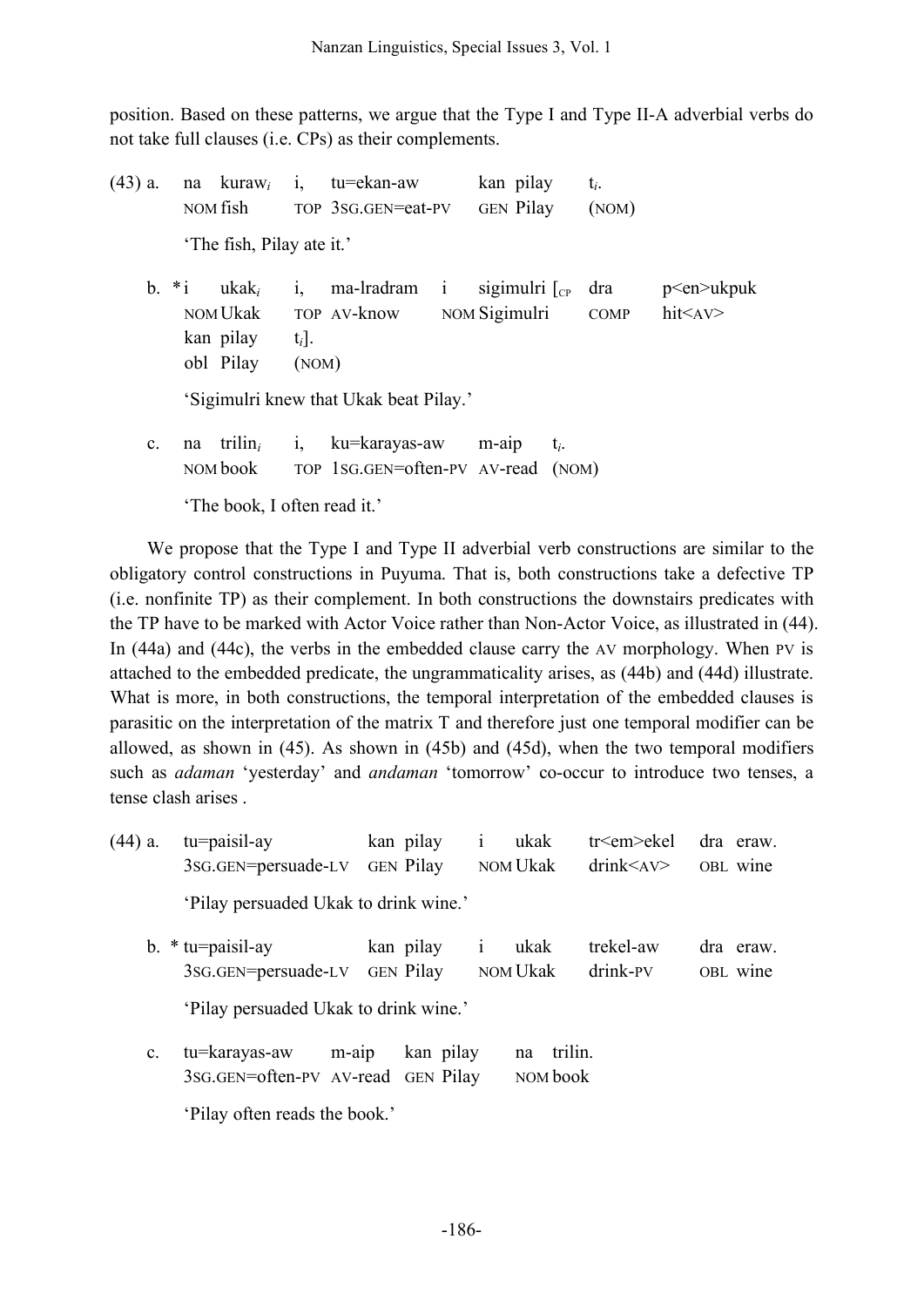d. \* tu=karayas-aw aip-aw kan pilay na trilin. 3SG.GEN=often-PV read-PV GEN Pilay NOM book

'Pilay often reads the book.'

(45) a. a-daman (i) tu=paisil-ay kan pilay i ukak tr<em>ekel PST-day TOP 3SG.GEN=persuade-LV GEN Pilay NOM Ukak drink<AV> dra eraw OBL wine

'Yesterday Pilay persuaded Ukak to drink wine.'

b. \*a-daman (i) tu=paisil-ay kan pilay i ukak PST-day TOP 3SG.GEN=persuade-LV GEN Pilay NOM Ukak tr<em>ekel dra eraw an-daman. drink<AV> obl fish FUT-day

'\*Yesterday Pilay persuaded Ukak to drink wine tomorrow.'

c. a-daman (i) tu=patawar-ay m-aip kan pilay na trilin. PST-day TOP 3SG.GEN=slow-LV AV--read GEN Pilay NOM book

'Yesterday Pilay read the book slowly'

d. \*a-daman (i) tu=patawar-ay m-aip kan pilay na trilin PST-day TOP 3SG.GEN=slow-LV AV-read GEN Pilay NOM book an-dman. FUT-day

'\*Yesterday Pilay read the book slowly tomorrow.'

# **4.3.2 Two Types of VoiceP**

We now proceed to argue that the VoicePs are divided into two types with respect to transitivity: the AV verbs are intransitive verbs while the NAV verbs are transitive verbs. We argue that the nominative DP argument and the genitive DP argument in the NAV constructions are both core arguments. That is, both of them are syntactically active. In Puyuma the Actor argument of the NAV construction which appears in the genitive case is not demoted in a way that the Actor argument in English-like passive construction is. The genitive Actor argument, like the nominative DP argument, (a) displays syntactic agreement, (b) serves as the controller of the obligatory control constructions, (c) undergoes A'-extraction in the topicalization constructions. First, both the genitive argument and the nominative argument appear as a clitic in Non-Actor Voice clauses and agree with the free pronoun in the TopicP position in person and number, as illustrated in (46).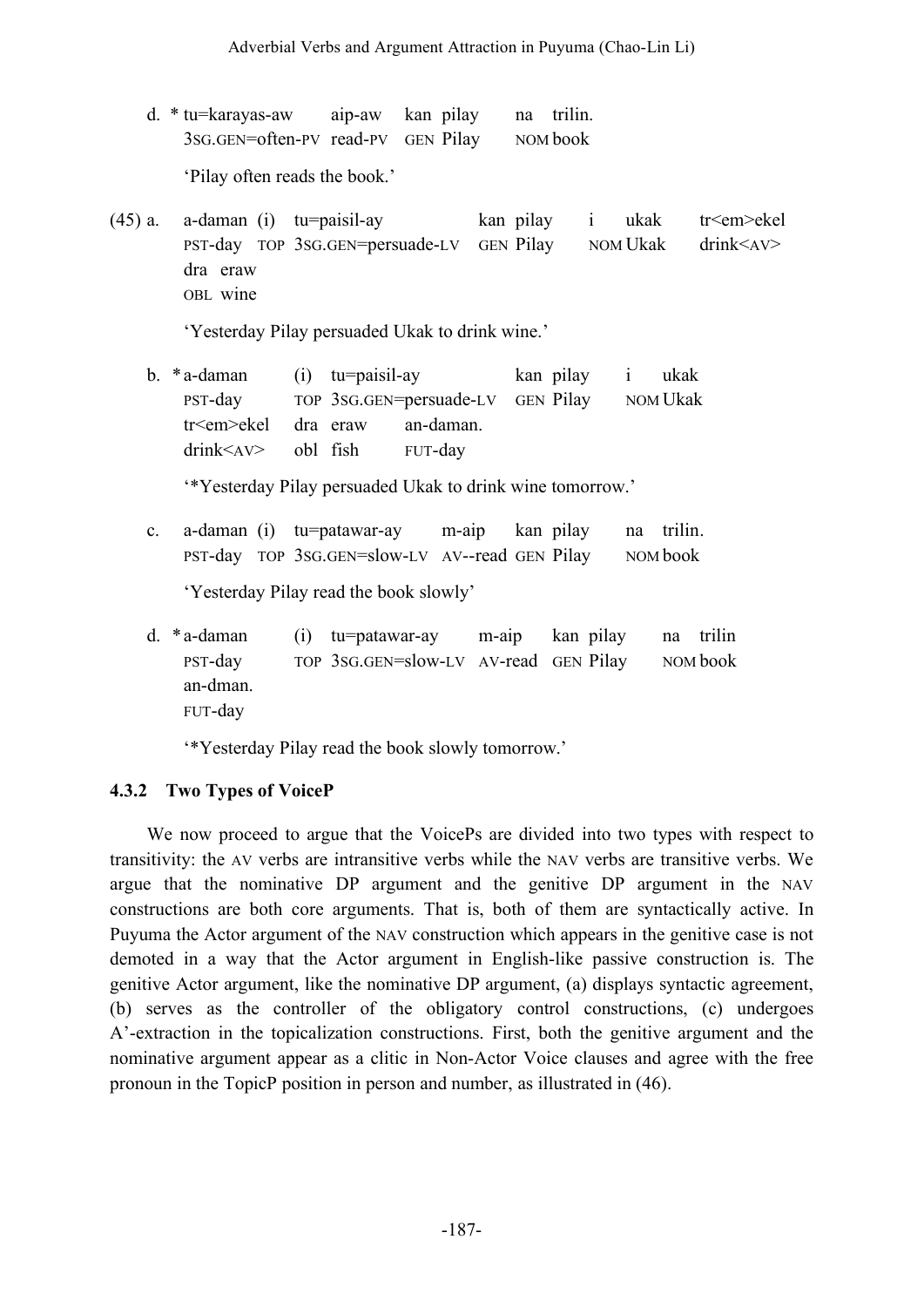- (46) a. yuyu*<sup>j</sup>* i, ku*i*=pukpuk-aw=yu*j*. 2SG.NEU TOP 1SG.GEN=hit=2SG.NOM 'I hit you!'
	- b. kuiku*<sup>i</sup>* i, ku*i*=pukpuk-aw=yu*j*. 1SG.NEU TOP 1SG.GEN=hit=2SG.NOM 'I hit you.'

Second, the genitive Actor argument, like the nominative DP argument, can control<sup>3</sup> a PRO in a nonfinite complement clause, as (47) illustrates. Unlike the demoted *by*-phrase in passives in English, the Actor argument in the NAV construction is still syntactically active in the sense that it has the ability to control. When the nominative DP argument in the matrix clause serves as the controller of PRO, the embedded verb bears Actor Voice morphology, as shown in (47a). On the other hand, when the controller is marked with genitive case, the embedded verb bears the causative prefix *pa*- so that the Actor/Causer argument can stand in the null nominative position, as shown in (47b).

|  |                                   | $(47)$ a. ku <sub>i</sub> =paisil-ay i ukak <sub>i</sub><br>$[PROi$ tr <em>ekel dra eraw].<br/>1sG.GEN=persuade-LV NOM Ukak<br/><math>drink &lt; AV &gt;</math> OBL wine</em> |  |                   |            |
|--|-----------------------------------|-------------------------------------------------------------------------------------------------------------------------------------------------------------------------------|--|-------------------|------------|
|  | 'I persuaded Ukak to drink wine.' |                                                                                                                                                                               |  |                   |            |
|  | b. $ku_i = paisil-ay$ i $ukak_i$  |                                                                                                                                                                               |  | $[PROi$ pa-trekel | dra eraw]. |

1SG.GEN=persuade-LV NOM Sigimulri CAUS-drink OBL wine

'I persuaded Sigimulri to drink wine.'

Third, the genitive Actor argument in the NAV construction, like the nominative DP argument, can also undergo A'-movement to the Topic position, as shown in  $(48)$ .<sup>4</sup>

 $3$  Although either the nominative DP argument or the genitive DP argument can serve as the controller in obligatory control constructions, the 'nominative-DP-as-controller' construction and the 'genitive-DP-as-controller' one differ in meaning. The Causee argument in the former construction receives a 'volitional agent' interpretation more strongly than the one in the latter construction does. Also, the genitive construction conveys the meaning in which the Causee is manipulated by the causer of the causing event to a higher degree than the nominative construction.

<sup>4</sup> The nominative DP argument but not the genitive DP argument in Puyuma serves as the grammatical subject because only the former can be A'-extracted in relativization and *wh*-extraction constructions while the latter cannot be. The phenomena often are dubbed 'subject sensitivity' (Keenan 1976, Keenan and Comrie 1977, Guilfoyle, Hung and Travis 1992 and among others). For example,

<sup>(</sup>i) a. ma-trina na kuraw*<sup>j</sup>* tu*i*=<in>ekan-an kan walak t*j*. AV-big NOM fish 3SG.GEN=<PV>-eat-NMLZ GEN child

<sup>&#</sup>x27;The fish that the child ate is big.'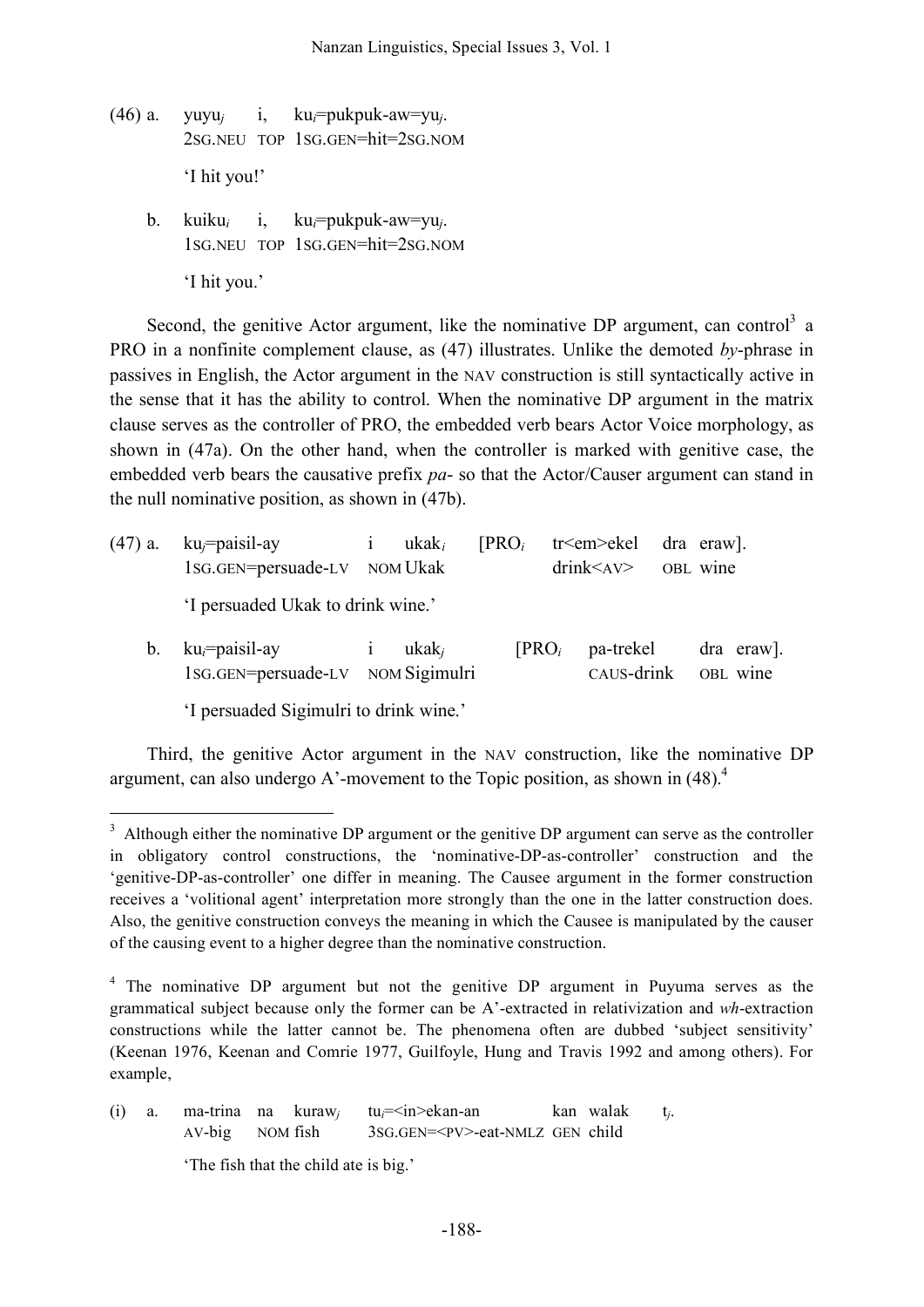| $(48)$ a. |                         | na kuraw <sub>i</sub> i, tu <sub>i</sub> =ekan-aw | kan pilay               | $t_i$ . |
|-----------|-------------------------|---------------------------------------------------|-------------------------|---------|
|           | NOM fish                | TOP 3SG.GEN=eat-PV                                | <b>GEN</b> Pilay        |         |
|           | 'Pilay ate the fish.'   |                                                   |                         |         |
|           | b. i pilay <sub>i</sub> | i, $tu_i = e$ kan-aw                              | na kuraw <sub>i</sub> . |         |
|           | NOM Pilay               | TOP 3SG.GEN=eat-PV                                | NOM fish                |         |
|           |                         |                                                   |                         |         |

'Pilay ate the fish.'

-

| $b_{-}$        |                                                | *ma-trina na walak<br>AV-big NOM child          | tu= <in>ekan-an<br/>3SG.GEN=<pv>eat-NMLZ GEN</pv></in> |                            | kana    | kuraw.<br>fish |  |  |  |
|----------------|------------------------------------------------|-------------------------------------------------|--------------------------------------------------------|----------------------------|---------|----------------|--|--|--|
|                | The child that was eaten by the fish grew up.' |                                                 |                                                        |                            |         |                |  |  |  |
| $\mathbf{c}$ . | ma-trina                                       | na walak, m-ekan<br>AV-big NOM child            | AV-eat OBL fish                                        | dra kuraw                  | $t_i$ . |                |  |  |  |
|                | 'The child that eats fish grew up.'            |                                                 |                                                        |                            |         |                |  |  |  |
| d.             | $AV-big$                                       | $*$ ma-trina na kuraw <sub>ii</sub><br>NOM fish | m-ekan na                                              | walak,<br>AV-eat NOM child | t.      |                |  |  |  |
|                |                                                | The child that eats fish grew up.'              |                                                        |                            |         |                |  |  |  |

As examples (ia-b) shows, the Patient argument can be relativized only when the embedded verb is marked with Patient Voice and then the Patient argument serves as the grammatical subject. On the other hand, the Actor argument can be relativized only when the embedded verb is marked with Actor Voice and thus the Actor argument functions as the grammatical subject, as shown in (ic-d).

Second, only the grammatical subject is qualified as a target of the *wh*-extraction in Puyuma. *Wh*-words can be extracted to Spec-CP only when they trigger the voice morphology on the verb: When the Actor argument undergoes extraction, the Actor Voice morphology is required on the verb, as in (iia-b). Likewise, when the Patient argument undergoes the same process, the Patient Voice morphology is required, as in (iic-d).

| (ii) | a.          | $\vert_{\rm CP}$     | $imanay_i$<br>who                     | na<br><b>COMP</b>                         | p <en>ukpuk<br/><math>h</math>it<math>\leq</math>AV<math>&gt;</math></en> |              | kan pilay<br>OBL Pilay           | $t_i$<br>(NOM)       | $\lceil$ ? |
|------|-------------|----------------------|---------------------------------------|-------------------------------------------|---------------------------------------------------------------------------|--------------|----------------------------------|----------------------|------------|
|      |             | <b>b</b> . $*_{C_P}$ | 'Who hit Pilay?'<br>$imanay_i$<br>who | na<br><b>COMP</b>                         | tu=pukpuk-aw $t_i$<br>$3SG.GEN=hit-PV(GEN)$                               |              | $\mathbf{i}$                     | pilay]?<br>NOM Pilay |            |
|      | $c_{\cdot}$ | $ _{\rm CP}$         | 'Who hit Pilay?'<br>$imanay_i$<br>who | na<br><b>COMP</b>                         | tu=pukpuk-aw kan pilay $t_i$ [?]<br>3SG.GEN=hit-PVGEN Pilay(NOM)          |              |                                  |                      |            |
|      |             | d. $*_{C_P}$         | $imanay_i$<br>who                     | 'Who did Pilay hit?'<br>na<br><b>COMP</b> | p <en>ukpuk<br/>hit<av></av></en>                                         | $\mathbf{i}$ | pilay $t_i$ ?<br>NOM Pilay (OBL) |                      |            |
|      |             |                      |                                       | 'Who did Pilay hit?'                      |                                                                           |              |                                  |                      |            |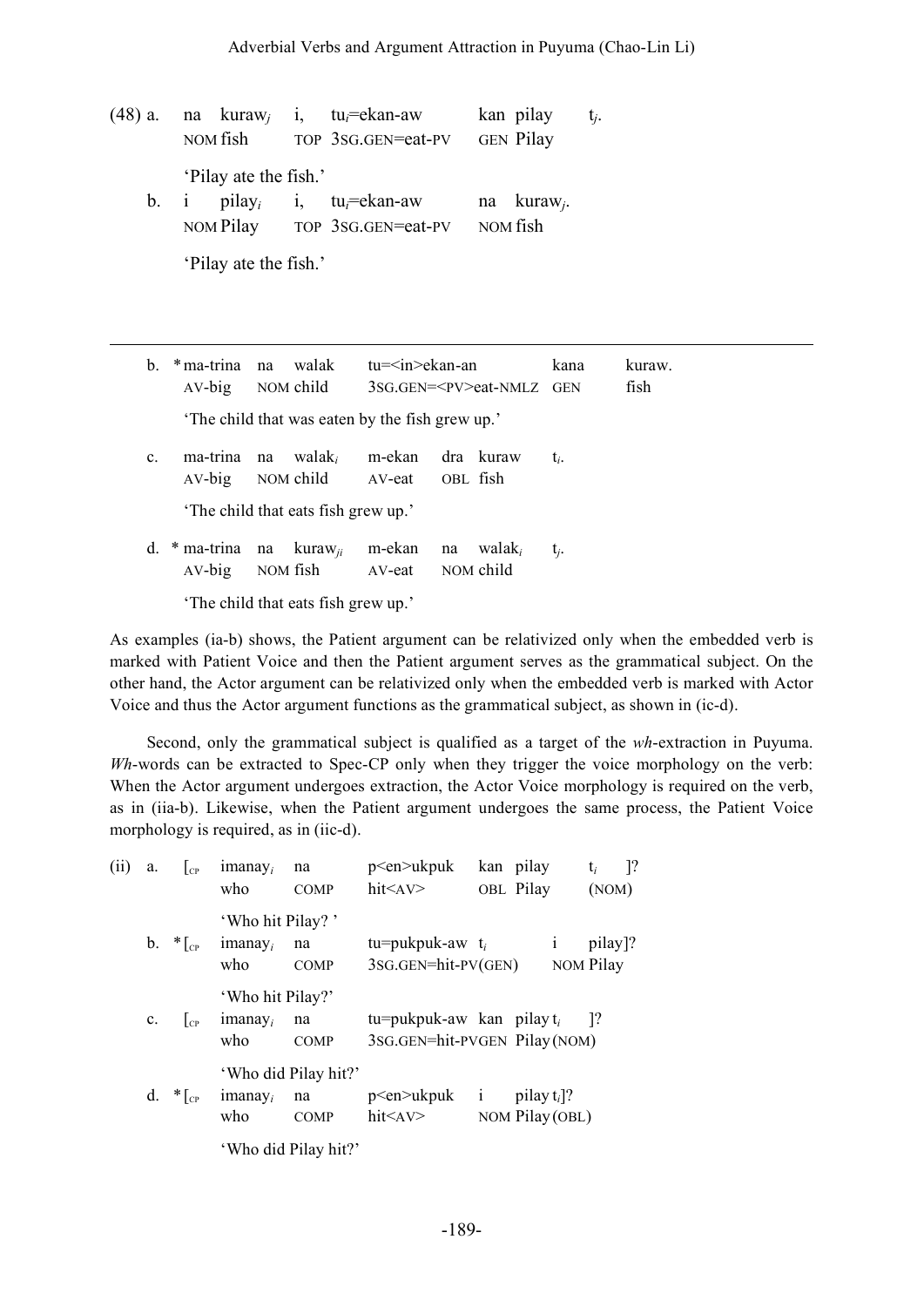Moreover, unlike the demoted Actor argument in English passives, the Actor argument in the NAV construction (49a) as well as in the AV construction (49b) can be an imperative addressee.

(49) a. ekan-Ø dra bitrenun *pro*! eat-AV OBL egg (NOM) 'Eat eggs!' b. kan-u na bitrenun *pro*! eat-PV NOM egg (GEN) 'Eat the egg(s)!'

Now that we have demonstrated the core argument status of the nominative DP and the genitive DP that we have been looking at, we may proceed to argue that in Puyuma the Patient argument of the AV construction is demoted and syntactically inactive. First, as we have shown above, both the genitive and nominative arguments appear in clitic form in NAV clauses and agree with the free pronominal form in the TopicP position; however, only the nominative clitic can appear in AV clauses. Moreover, the nominative Actor argument can agree with the free pronominal form in the TopicP position while the oblique Patient argument cannot, as shown in (50).

(50) a. kuiku*<sup>i</sup>* i, p<en>ukpuk=ku*<sup>i</sup>* kanu*j*. 1SG.NEU TOP hit<AV>=1SG.NOM 2SG.OBL 'I hit you.' b.???yuyu*<sup>j</sup>* i, p<en>ukpuk=ku*<sup>i</sup>* kanu*j*. 2SG.NEU TOP hit<AV>=1SG.NOM 2SG.OBL 'I hit you.'

Second, the nominative Patient argument in the NAV construction can control the PRO subject of a nonfinite complement clause, as (51) illustrates. Unlike the *by-*phrase in English passives, the Actor argument in the NAV construction is still syntactically active as can be seen from the fact that it controls PRO, as illustrated in (51a). In contrast, the Oblique Patient argument in the AV construction cannot be syntactically inert, not being able to control PRO easily, as illustrated in (51b).

| $(51)$ a. $ku_i = paisil-ay$                 |  |  |  | i ukak <sub>i</sub> [PRO <sub>i</sub> tr <em>ekel dra eraw].</em> |  |
|----------------------------------------------|--|--|--|-------------------------------------------------------------------|--|
| $1$ SG.GEN=persuade-LV NOM Ukak <sub>i</sub> |  |  |  | $drink < AV >$ OBL wine                                           |  |
|                                              |  |  |  |                                                                   |  |

'I persuaded Ukak to drink wine.'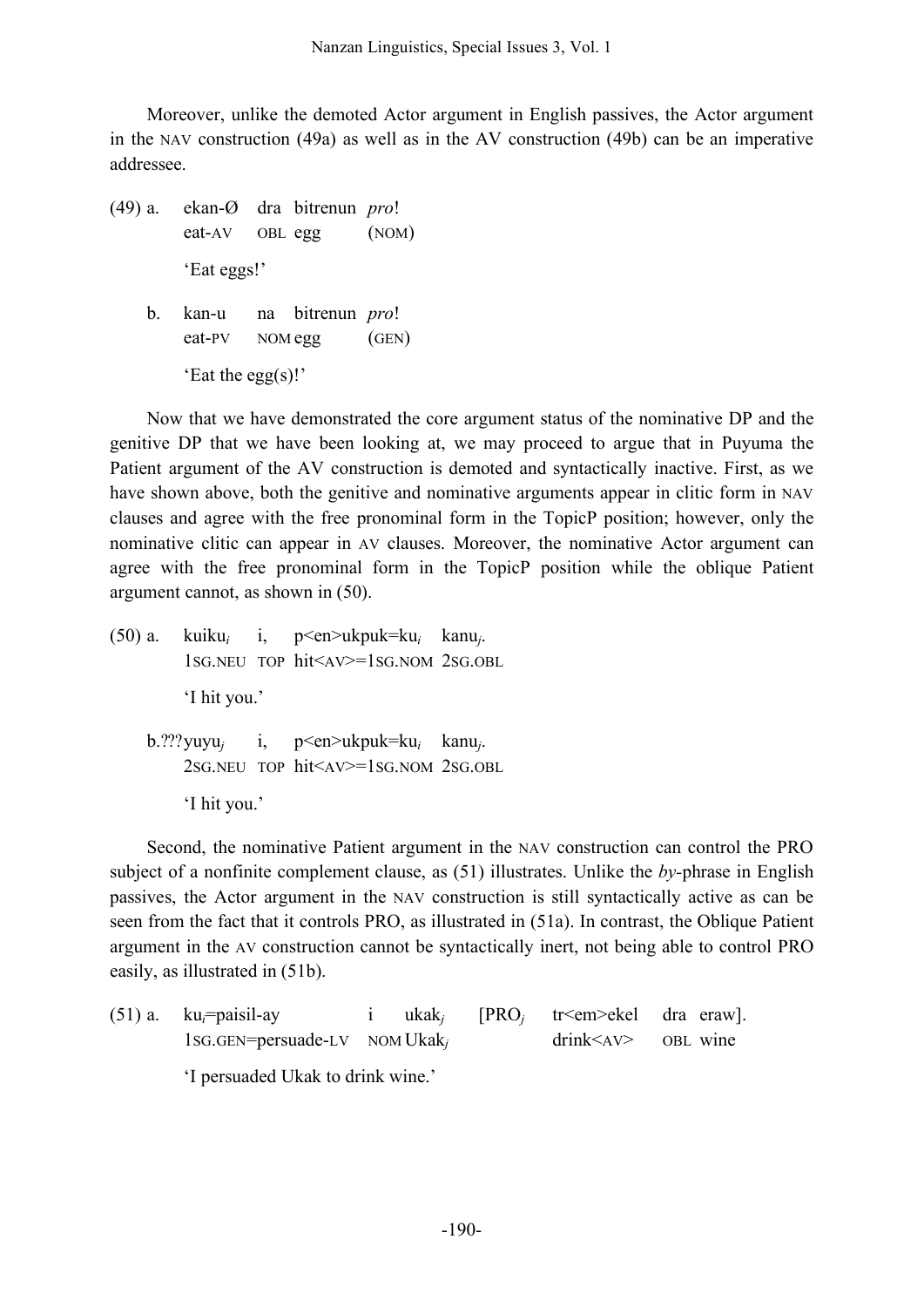b. ??paisil-Ø=ku*<sup>i</sup>* kan ukak*<sup>j</sup>* [PRO*<sup>j</sup>* tr<em>ekel dra eraw]. persuade-AV=1SG.NOM OBL Sigimulri drink<AV> OBL wine

'I persuaded Ukak to drink wine.'

Third, the genitive Actor argument in the NAV construction, like a canonical grammatical subject, can also undergo A'-movement to the Topic position, as shown in (52a). However, the oblique Patient argument in the AV construction cannot be topicalized, as shown in (52b).

|  | $(52)$ a. i pilay<br>NOM Pilay | i, tu=ekan-aw<br>TOP 3SG.GEN=eat-PV |                                                               | na kuraw.<br>NOM fish |
|--|--------------------------------|-------------------------------------|---------------------------------------------------------------|-----------------------|
|  | 'Pilay ate the fish.'          |                                     |                                                               |                       |
|  | NOM fish                       |                                     | b. * na kuraw i, m-ekan lra i<br>TOP AV-eat already NOM Pilay | pilay.                |

'Pilay already ate fish.'

So far, we have provided important arguments against the analysis in which the Actor argument of the NAV constructions, like the underlying subject in the passives in English, is demoted and syntactically inactive. We argue that the Actor argument of the NAV constructions is still syntactically active whereas the Patient argument of the AV constructions is demoted and thus syntactically inert. These patterns lead us to the conclusion that the AV verb constructions are intransitive constructions while the NAV verb constructions are true transitive constructions in Puyuma. The same properties are also observed in Kavalan (Liao 2002), Seediq (Aldridge 2004), and Tsou (Chang 2004). In Puyuma NAV clauses constitute a complete thematic (argument structure) complex, including an external argument. Following Chang (2004), we assume that NAV clauses are strong phases. In contrast, AV clauses do not constitute a complete thematic complex since the Patient argument is demoted. Thus, we assume that Puyuma AV clauses are weak phases.

### **4.4 AV Restriction, Argument Attraction Restriction, and Phase Domain**

Now we are ready to offer an explanation for the syntactic patterns of the AV RESTRICTION and the ARGUMENT ATTRACTION RESTRICTION. Recall that the Type I adverbial verb construction is a restructuring construction. Given the analysis of adverbial verbs as restructuring predicates, clitic pronouns are cliticized onto the adverbial verb to check the [EPP] feature and value the uninterpretable case feature of the head. The Type I adverbial verb sentences (53a) and (53b) have the syntactic structures as shown in (54) and (55) respectively:

Type I (Manner)

(53) a. patawar-Ø=ku p<en>ukpuk kanu. slowly-AV=1SG.NOM hit<AV> 1SG.OBL 'I hit you slowly.'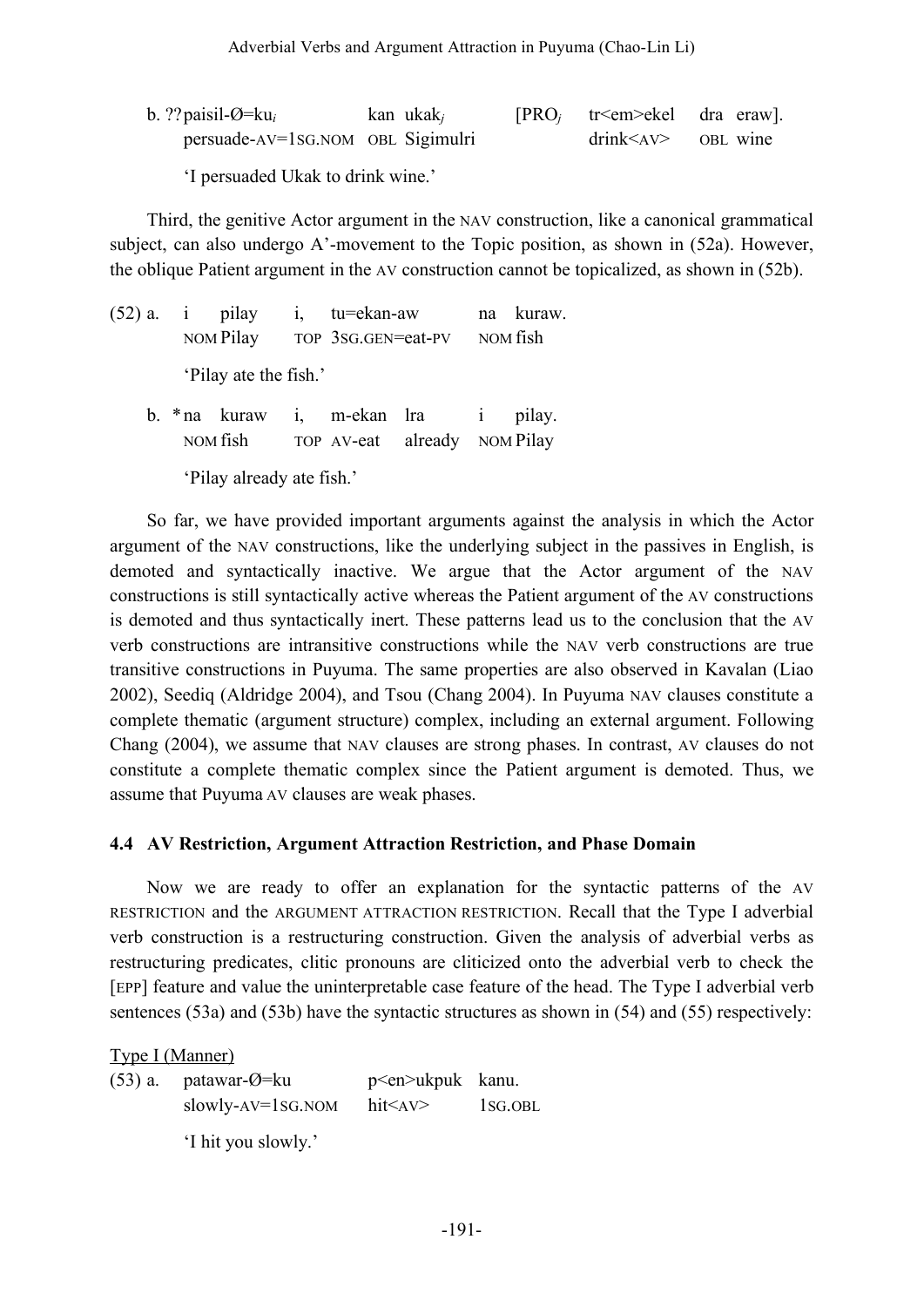b. ku-patawar-ay =yu p <en>ukpuk. 1SG.GEN=slowly-LV=2SG.NOM hit<AV>

'I hit you slowly.'

(54)



As shown in (54) the Actor argument of the verb *penukpuk* 'hit', which triggers the AV morphology on the embedded predicate, is raised to [Spec, VoiceP], and checks the [EPP] and [+AV] features of the lower Voice. The Actor argument =*ku* 'I' is further attracted to Spec-TP to check the [EPP] feature. Recall that the embedded TP is a nonfinite complement clause. The defective T cannot value the interpretable [NOM] case feature of the raised argument. The [NOM] case feature of the Actor argument is then valued by the matrix T. In the higher clause, the Actor argument is first attracted to Spec-VoiceP to check the [EPP] and [+AV] features of Voice and in turn moves to the Spec-TP so as to check the [EPP] feature and value uninterpretable [NOM] features of T.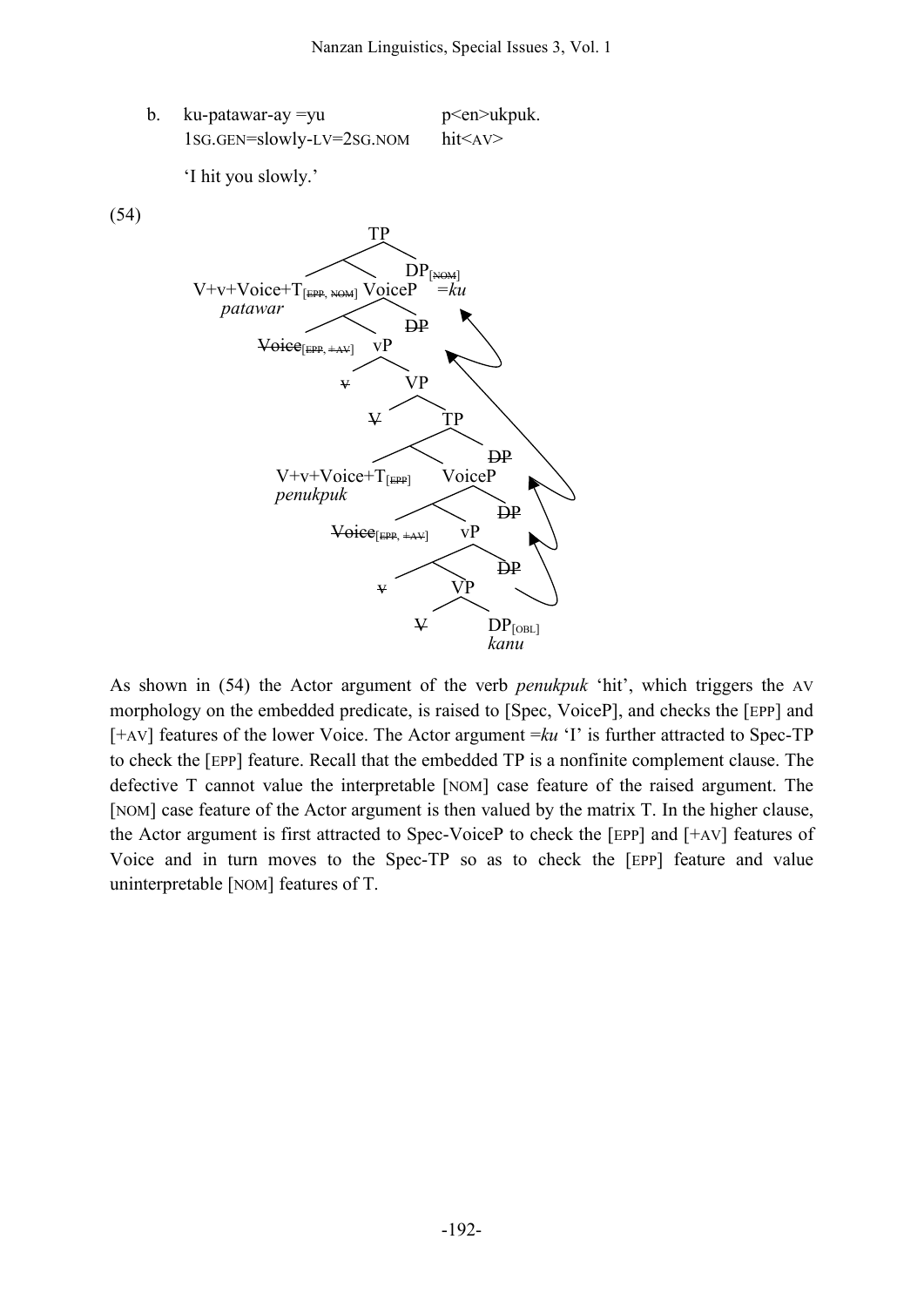

In (55) the Actor argument of the embedded AV verb *penukpuk* 'hit', triggering AV, is raised to [Spec, VoiceP] to check the [EPP] and [+AV] features. The DP in question is further attracted to Spec-TP to check the [EPP] feature. Again, the defective T cannot value the case feature of the moving DP, which allows for further raising of the DP to the Spec of the upper *v*P to get the inherent [GEN] case feature. Here we assume that the defective TP and the embedded intransitive Actor VoiceP are both weak phases so that the complement becomes penetrable to further syntactic operation. Thus, the Patient argument of the embedded AV verb agrees with the upper Patient Voice and thus is attracted to Spec-VoiceP so as to check the [EPP] on the Voice head. Next the Patient argument is further attracted to Spec-TP so as to check the [EPP] feature and value the uninterpretable [NOM] case feature.

We now proceed to offer an account of the AV RESTRICTION in the Type I adverbial verb constructions. We assume that transitive NAV verbs serve as phase heads. The arguments of the Non-Actor Voice head, according to Phase Impenetrability Condition (PIC), become inaccessible to further syntactic operation. Since these arguments, when they are clitic for instance, are not accessible to operations outside the NAV verb, they cannot undergo cliticization onto the higher adverbial verb. In this way, the [EPP] or case features cannot be checked, leading the derivation to crash. Consider the examples in (56) and (57):

(56) a.  $*$  patawar- $\varnothing$ =ku pukpuk-aw kanu. slowly-AV=1SG.NOM hit-PV 1SG.OBL 'I hit you slowly.'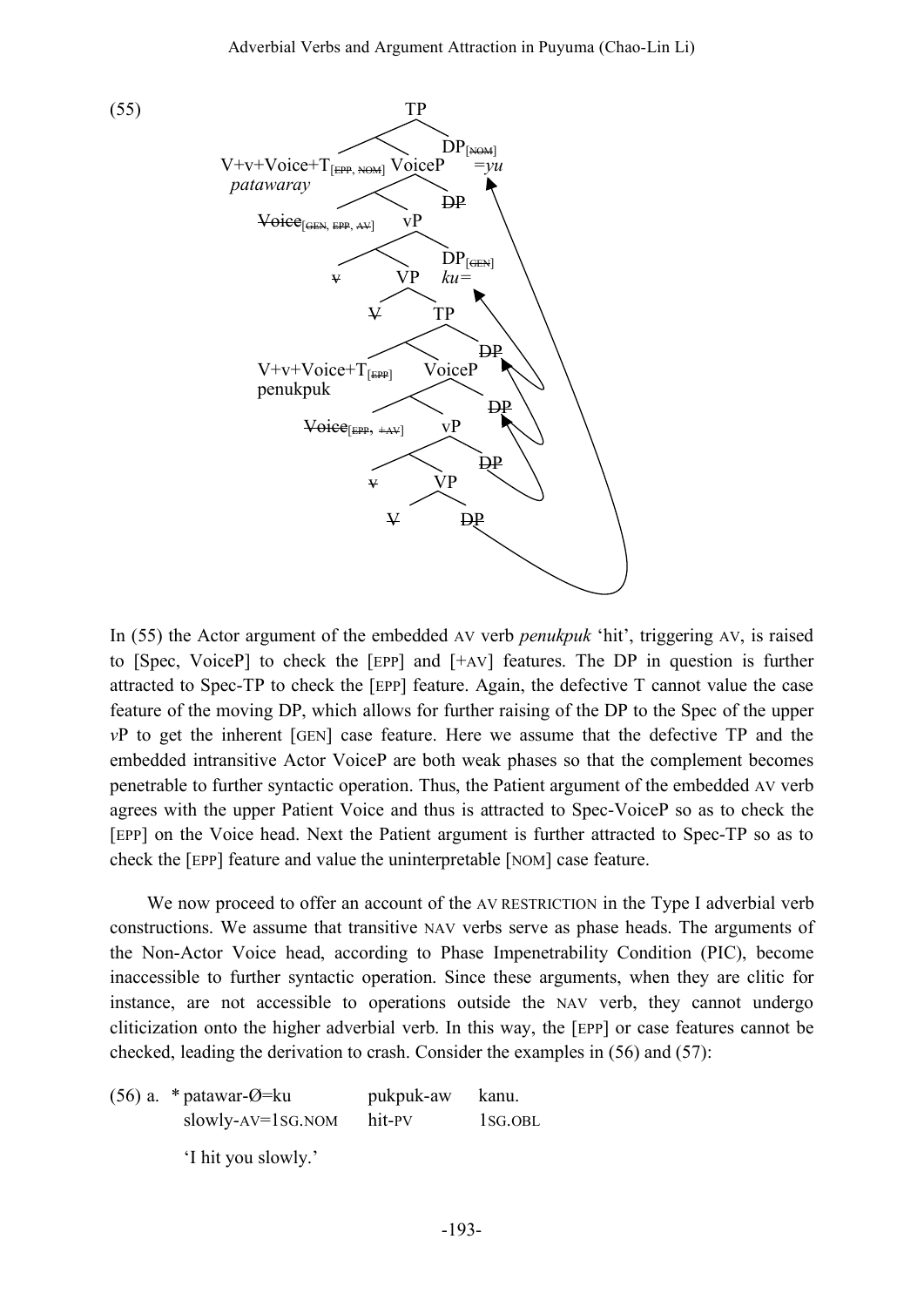

In (56b) the Patient argument agrees with the embedded Patient Voice head for voice and is raised to Spec-VoiceP so as to check the [EPP] and [-AV] features. The attracted Patient argument is further raised to Spec-TP to check the [EPP] feature. Motivated by the [EPP] feature and the uninterpretable [+AV] feature on the matrix Actor Voice head, the Actor argument is attracted to Spec-VoiceP. However, the Actor argument is not accessible to operations outside the transitive PV phase and therefore the computation crashes.

Similarly, in (57b) the Patient argument agrees with the lower Patient Voice head and thus it is raised to Spec-VoiceP so as to check the [EPP] and [-AV] features and then moves to the Spec position of the defective TP to check the [EPP] feature. Next, the argument DP needs to be raised to value the uninterpretable [GEN] case feature on it and the Patient Voice head. However, the [GEN] case feature on the DP has been valued by the embedded PV head. In this way, the case feature on the higher PV head cannot be valued and the derivation fails to succeed.

(57) a. \* ku-patawar-ay=yu pukpuk-aw. 1SG.GEN=slowly=2SG.NOM hit-PV

'I hit you slowly.'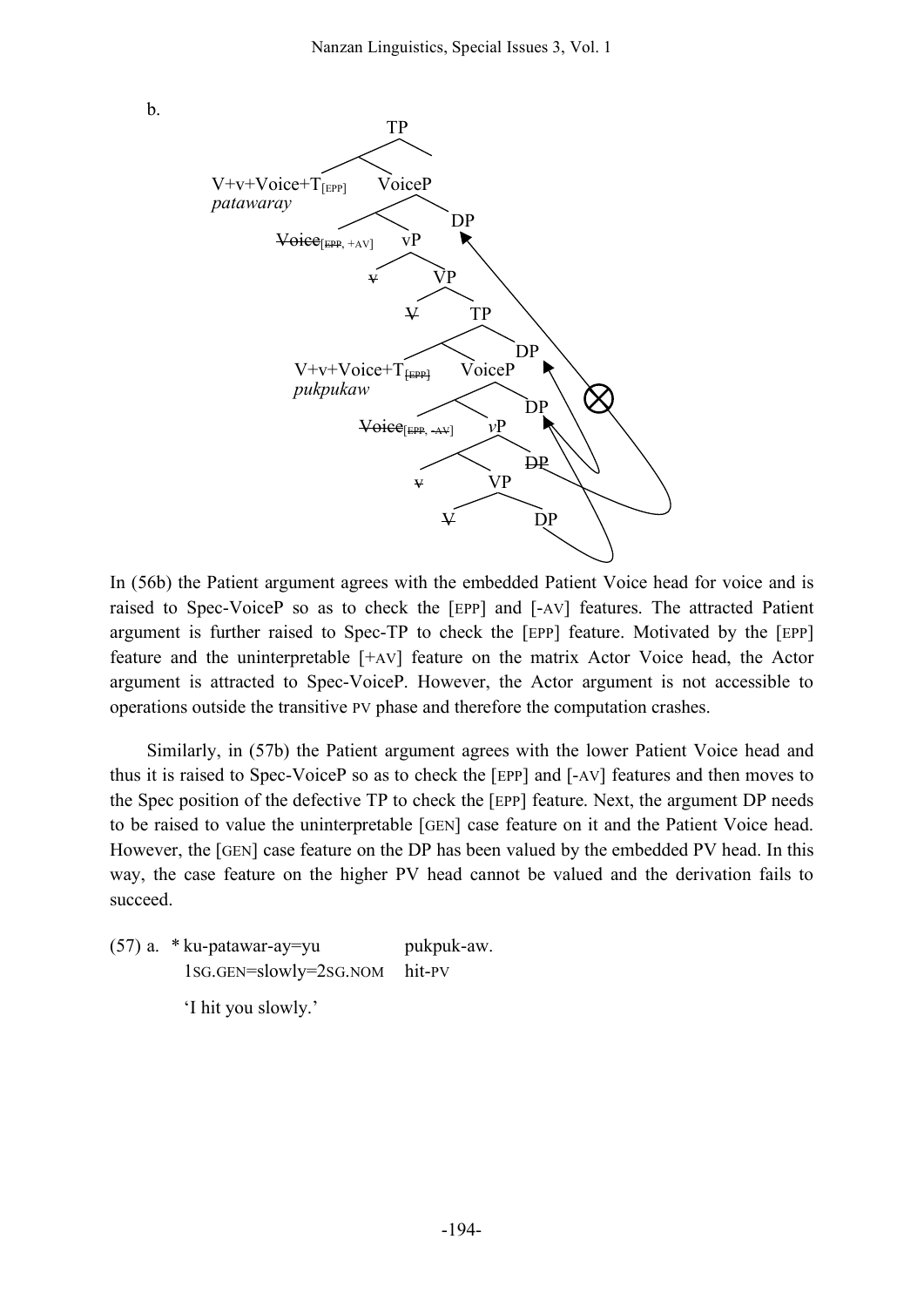b.



The point made so far applies in principle to the Type II-A adverbial verb construction as well. In this type, the lexical verb must observe the AV RESTRICTION, as illustrated in (58), and the ARGUMENT ATTRACTION RESTRICTION, as illustrated in (59). As shown in (58b) and (58b), the lexical verb disallows the Patient Voice inflection. Moreover, in (59c) and (59c) clitic pronouns are prohibited from occurring together with the lexical verbs. As we have pointed out, these adverbial verbs and their following verbs form a restructuring structure and in turn the DP argument of these lexical verbs moves to check the [EPP] feature of those adverbial verbs and to have its case feature valued.

Type II-A (Aspect)

(58) a. m-(k)arayas=ku m-aip dra trilin. AV-often=1SG.NOM AV-read OBL book

'I often read books.'

b. \*m-(k)arayas=ku aip-aw dra trilin. AV-often=1SG.NOM read-PV OBL book

'I often read books.'

c. \* m-(k)arayas m-aip=ku dra trilin. AV-often AV-read=1SG.NOM OBL book

'I often read books.'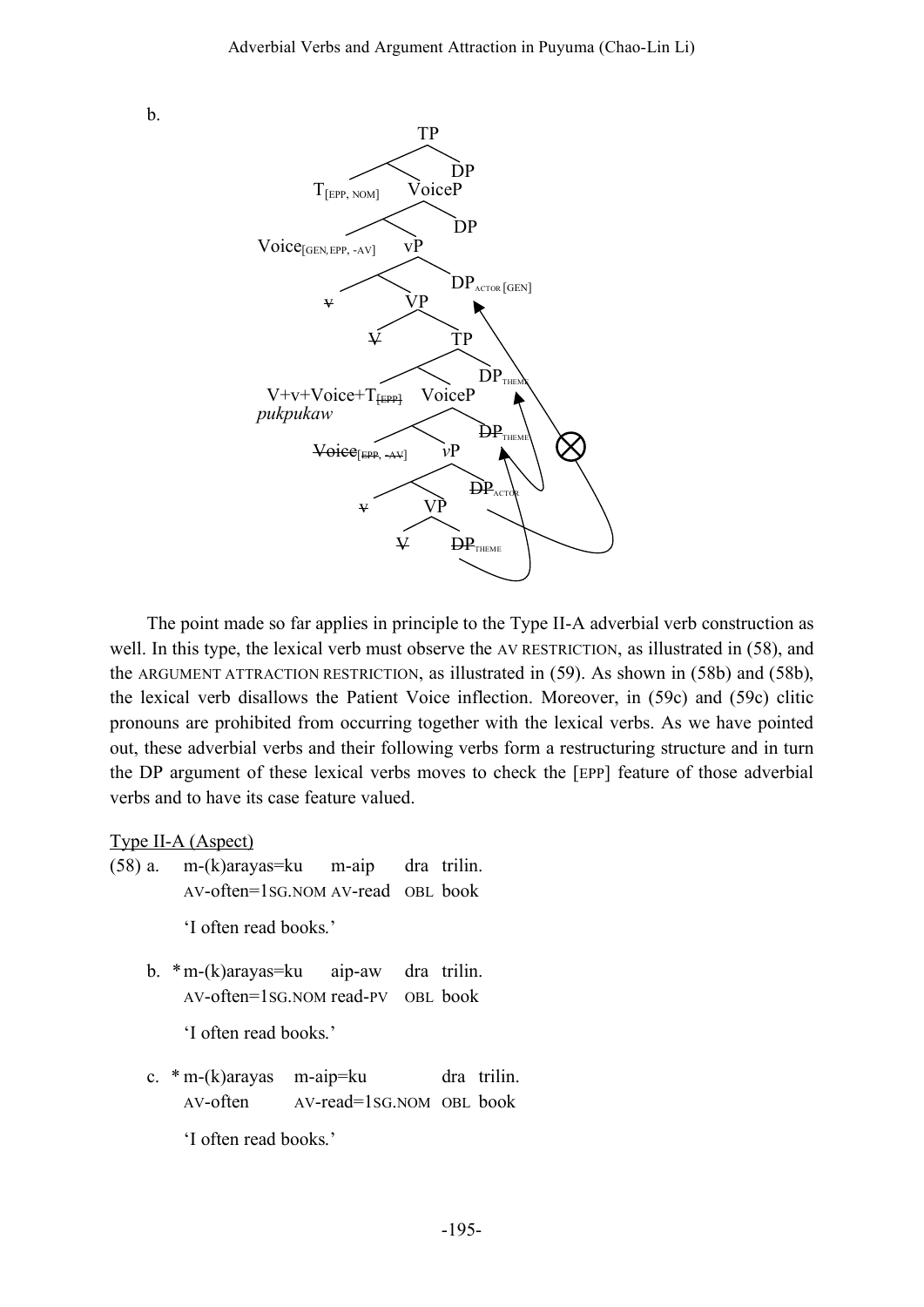- (59) a.. ku=karayas-aw m-aip na trilin. 1SG.GEN=often-PV AV-read NOM book 'I often read the book.'
	- b. \*ku=karayas-aw aip-aw na trilin. 1SG.GEN=often-PV read-PV NOM book

'I often read the book.'

c. \* karayas-aw ku=aip-aw na trilin. often-PV 1SG.GEN=read-PV NOM book

'I often read the book.'

However, what has said about the AV RESTRICTION and the ARGUMENT ATTRACTION RESTRICTION seems to have one exception. In the Type II-B adverbial verb construction, the AV RESTRICTION and the ARGUMENT ATTRACTION RESTRICTION do not seem to be always active. The embedded lexical verb in (60a) displays the Actor voice -*Ø* whereas the embedded lexical verb in (60b) is inflected by Patient voice -*aw*. The restrictions seem to be observed optionally.

| $(60)$ a.   | m-(k)arayas=ku pa-ka-ramu- $\emptyset$<br>AV-often=1sG.NOM CAUS-STAT- angry-AF | kan pilay.<br>OBL Pilay |                     |  |
|-------------|--------------------------------------------------------------------------------|-------------------------|---------------------|--|
|             | 'I often provoke Pilay.'                                                       |                         |                     |  |
| $b_{\cdot}$ | $m-(k)$ arayas<br>AV-often                                                     |                         | pilay.<br>NOM Pilay |  |
|             | 'I often provoke Pilay.'                                                       |                         |                     |  |

There are reasons to think that the pattern in (60b) is not an instance of restructuring: First, in this pattern the subject argument cannot undergo A'-movement while the subject of restructuring constructions can, as illustrated in (61). In (61a) the subject argument *trilin* 'book' cannot appear in the topic position. In contrast, the subject argument *trilin* 'book' in a restructuring construction like (61b) can move leftward and end up being in the topic position. Second, the subject argument in restructuring constructions may undergo relativization, as shown in (62a). In contrast, the subject argument in the Type II-B adverbial verb construction cannot be extracted in relavization, as illustrated in (62b).

(61) a.  $*$ na trilin i, m-(k)arayas ku=aip-aw. NOM book TOP AV-often 1SG.GEN=read-PV 'The book, I often read it.'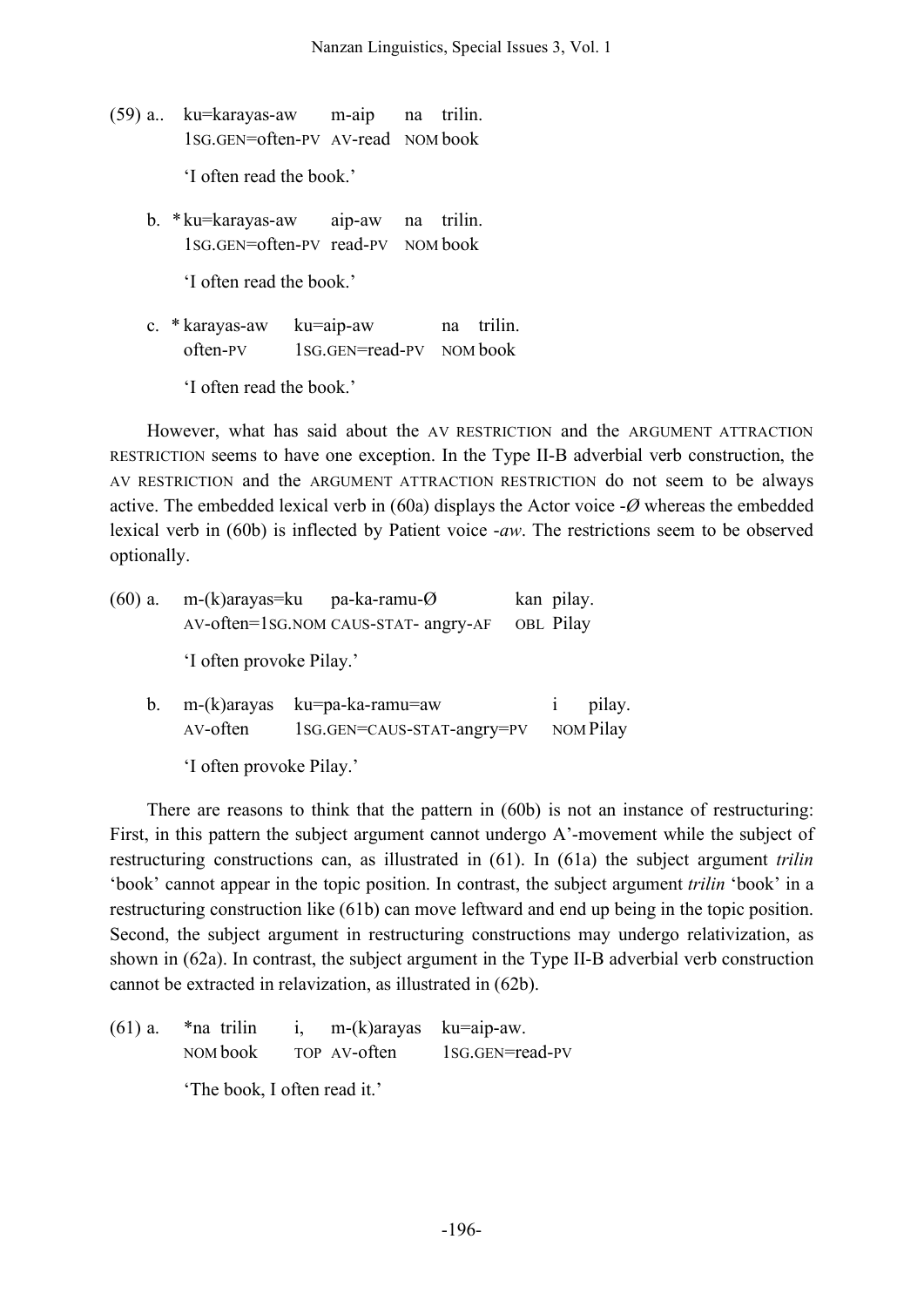- b. na trilin i, ku-karayas-aw m-aip. NOM book TOP 1SG.GEN=often-PV AV-read 'The book, I often read it.'
- $(62)$  a. m-inatray lra na suwan tu=k $\langle$ in>arayas-an AV-die already NOM dog 3SG.GEN=often<PFV.PV>-NMLZ p<en>ukpuk kana walak. hit<AV> GEN child

'The dog which the child hit was dead.'

b. \*m-inatray lra na suwan m-(k)arayas AV-die already NOM dog AV-often tu=p<in>ukpuk-an kana walak. 3SG.GEN=hit<PFV.PV>-NMLZ GEN child

'The dog which the child hit was dead.'

Third, the adverbial verb in (60b) can even take a CP complement, as illustrated in (63). In this example the AV adverbial verb *marayas* 'often' takes a complex sentence as its complement.

|                |  |                                                              |                          |          | Ira                                         |                                                    |
|----------------|--|--------------------------------------------------------------|--------------------------|----------|---------------------------------------------|----------------------------------------------------|
|                |  |                                                              |                          |          |                                             |                                                    |
| nama-li        |  |                                                              |                          |          |                                             |                                                    |
| father-1sg.GEN |  |                                                              |                          |          |                                             |                                                    |
|                |  | m-(k)araya=ku dar<br>$AV\text{-}often=1SG. NOM \text{ FREQ}$ | $\log$ an<br>i, m-aip=ku | FUT.when | m-u-ruma<br>dar<br>TOP AV-read=1sG.NOM FREQ | AV-go-house already NOM<br>dra trilin.<br>OBL book |

'It is an often case that after Father comes home, I (then) read books.'

These results show us that the pattern in (60b) is a different construction than a standard restructuring construction. Consequently, it is expected not to obey the AV RESTRICTION and the ARGUMENT ATTRACTION RESTRICTION. In fact, in terms of complementation, this pattern is analogous to the Type III adverbial verb construction, for both of them can allow for CP complementation, as shown in (64). In (64a-b) the Mood verbs *pana'an* 'really; frankly' and *adri k<em>i'ange'anger* 'unexpectedly' are immediately followed by a complementiser *dra*. Since they can take a full sentence as their complement, they do not form a restructuring structure with the verbs preceded by them. Thus, they neither need to obey the AV RESTRICTION nor observe the ARGUMENT ATTRACTION RESTRICTION.

(64) a. pana'an-Ø dra bulay-Ø i pilay. really-AV COMP beautiful-AV NOM Pilay 'Frankly, Pilay is beautiful.'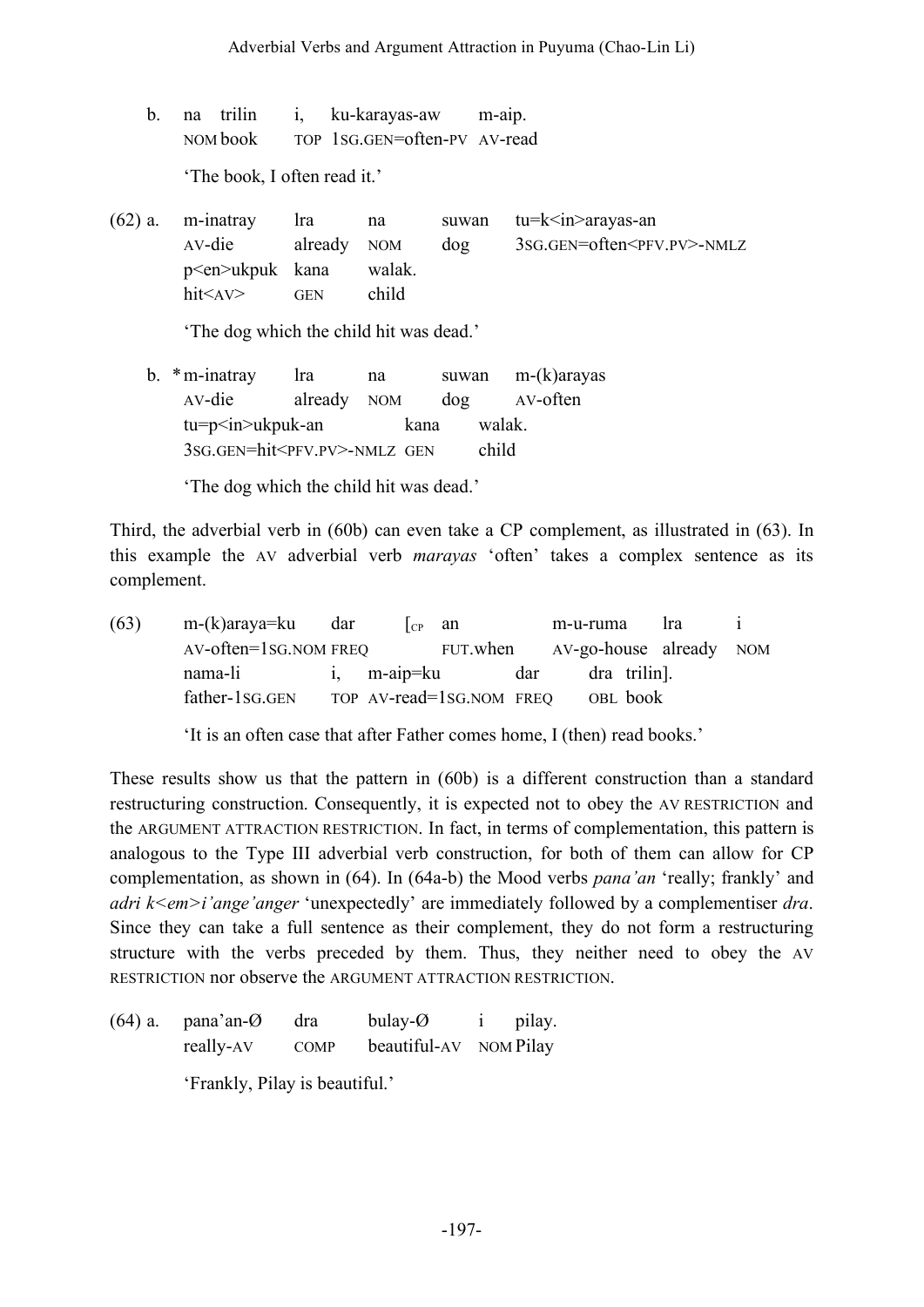| b. | adri-Ø=ku                        | $k$ < em > i' ange' anger |  | dra         |
|----|----------------------------------|---------------------------|--|-------------|
|    | NEG-AV=1SG.NOM think <av></av>   |                           |  | <b>COMP</b> |
|    | $tu = pi < a > natry = ku$       | kan sigimulri.            |  |             |
|    | 3SG.GEN=kill <irr>=2SG.NOM</irr> | GEN Sigimulri             |  |             |
|    |                                  |                           |  |             |

'To my surprise, Sigimulri would like to kill me.'

Before closing this section, we will compare our restructuring analysis with Chang's (2007a, b) analyses. In his later stage of analysis of adverbial verb constructions in Kavalan, Chang (2007a, b) change his position from the Complex Predicate approach to the XP-complementation approach (cf. Chang 2006). He argues that AV [AF in Chang's term] adverbial verb constructions in Kavalan have a raising structure whereas the NAV [NAF in Chang's term] adverbial verb constructions have a long-distance pseudo-passive structure, as shown in  $(65)$ .

(65) Chang (2007a: 49 & 51)

| a.        |                           | pataz $s$ s  nextin $\mu_i$ tu qRitun<br>often buff <af>=1s.NOM OBL car</af>                                                                       |  |          |  |
|-----------|---------------------------|----------------------------------------------------------------------------------------------------------------------------------------------------|--|----------|--|
|           | 'I buff a car often.'     |                                                                                                                                                    |  |          |  |
| b.        | 'I buff a car often.'     | pataz=iku <sub>i</sub> [ <sub>vp</sub> s <em>upas t<sub>i</sub> tu qRitun].<br/>often=1s.nom buff<af> OBL car</af></em>                            |  |          |  |
|           |                           |                                                                                                                                                    |  |          |  |
| $c_{\rm}$ |                           | paqanas-an-ku $\lceil_{VP}$ t <em>ayta tu sulal] IE. (in isut)<br/>slow-PF-1S.GEN see<af> OBL book</af></em>                                       |  |          |  |
|           | 'I read the slowly.'      |                                                                                                                                                    |  |          |  |
| d.        |                           | paqanas-an-ku $\lceil_{VP}$ t <em>ayta t<sub>i</sub> ya sulal<sub>i</sub> (raised)<br/><math>slow-PF-1S.GEN</math> <math>see <af></af></math></em> |  | NOM book |  |
|           | 'I read the book slowly.' |                                                                                                                                                    |  |          |  |

Chang (2007) argues that the AV adverbial verb construction in Kavalan may allow the embedded Actor argument to raise, as in English raising constructions, and may allow it to stay in-situ, as illustrated in (65b) and (65a), respectively. On the other hand, like English long-distance passive structure, the NAV adverbial verb construction allows the embedded Patient argument to be cast away. Moreover, the latter construction also allows the Nominative-Oblique case alternation. However, unlike the demoted Actor in English passives, the embedded Actor in this type adverbial verb construction is not demoted. Hence, the NAF construction is analyzed as a long-distance pseudo-passive, as illustrated in (66c-d).

Our analysis is similar to Chang's in some respects: First, both of us take the argument raising approach. Second, we recognize the transitivity of NAF clauses. On the other hand,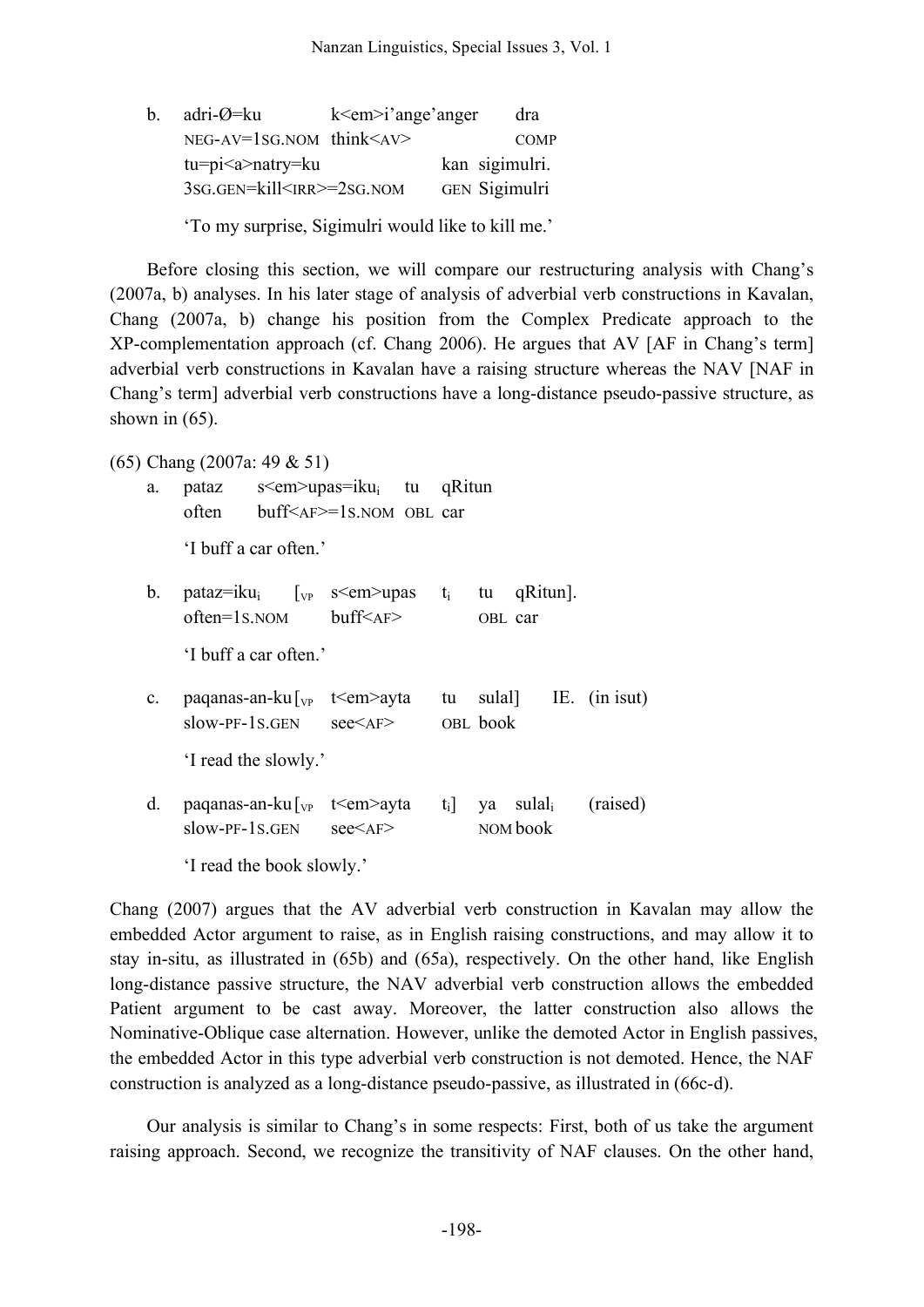our analysis differs from Chang's (2007a, b) analyses in the following ways: (a) AV adverbial verb constructions in Puyuma do not allow Actor-in-situ. The Actor argument must be attracted out of the embedded complement; (b) in NAV adverbial verb constructions the case alternation is disallowed; and (c) in our analysis the AV-NAV asymmetry found with the embedded lexical verb can receive a natural explanation under the phase domain approach.

### **5. Conclusion**

In this paper we investigate adverbial expressions in Puyuma and show that in many cases, such expressions behave like verbs in that they (a) are inflected for voices, (b) attract clitic pronouns, (c) usually occupy in the fixed position, and (d) affect the determination of grammatical subject. Moreover, there exist some aspectual and evaluative particles in Puyuma. Furthermore, temporal expressions in Puyuma serve as nouns, which distribute freely. Interestingly, they exhibit a tense/aspect inflectional morphology.

We argue that adverbial verbs in Puyuma can be divided into three types: The first type has to obey the AV RESTRICTION, the ARGUMENT ATTRACTION RESTRICTION, and the ARGUMENT OCCURRENCE RESTRICTION. The second type (i.e. Type II-B) can violate the first two restrictions but must obey the final restriction. The third type can violate all the restrictions. We argue that the Type I and the Type II-A adverbial verb constructions are restructuring constructions. Thus, in these constructions the ARGUMENT ATTRACTION RESTRICTION has to be observed to satisfy the [EPP] requirement and the case checking requirement. On the other hand, we assume with Chomsky (1999) that DP arguments cannot be attracted from the domain of a phase. Consequently, the Patient Voice verbal complement, being the domain of a phase, prevents any DP from being moved out of it. This proposal naturally explains why the AV RESTRICTION has to be obeyed. Finally, we argue that the Type II-B adverbial verb constructions indeed do not undergo restructuring and thus do not obey the AV RESTRICTION and the ARGUMENT ATTRACTION RESTRICTION.

### **References**

- Aldridge, Edith. (2004) *Ergativity and Word Order in Austronesian Languages*, Ph.D. Dissertation, Cornell University.
- Chang, Henry Yungli. (2004) "The Syntax of Adverbial Modifications in Kavalan and Tsou," Paper presented at IsCLL-9, National Taiwan University, Taipei, November 19-21.
- Chang, Henry Yungli. (2005)"Restructuring in Tsou," Paper presented at AFLA-12, UCLA, April 30-May 2.
- Chang, Henry Yungli. (2006) "The Guest Playing Host: Modifiers as Matrix Verbs in Kavalan," In Hans-Martin Gaertner at al. eds., *Clause Structure and Adjuncts in Austronesian Languages*, Mouton de Gruyter, Berlin, 43-82.
- Chang, Henry Yungli. (2007a) "On the Structure of Formosan Adverbial Verb Constructions," Paper presented at AFLA-14, Monitreal, May 4-6.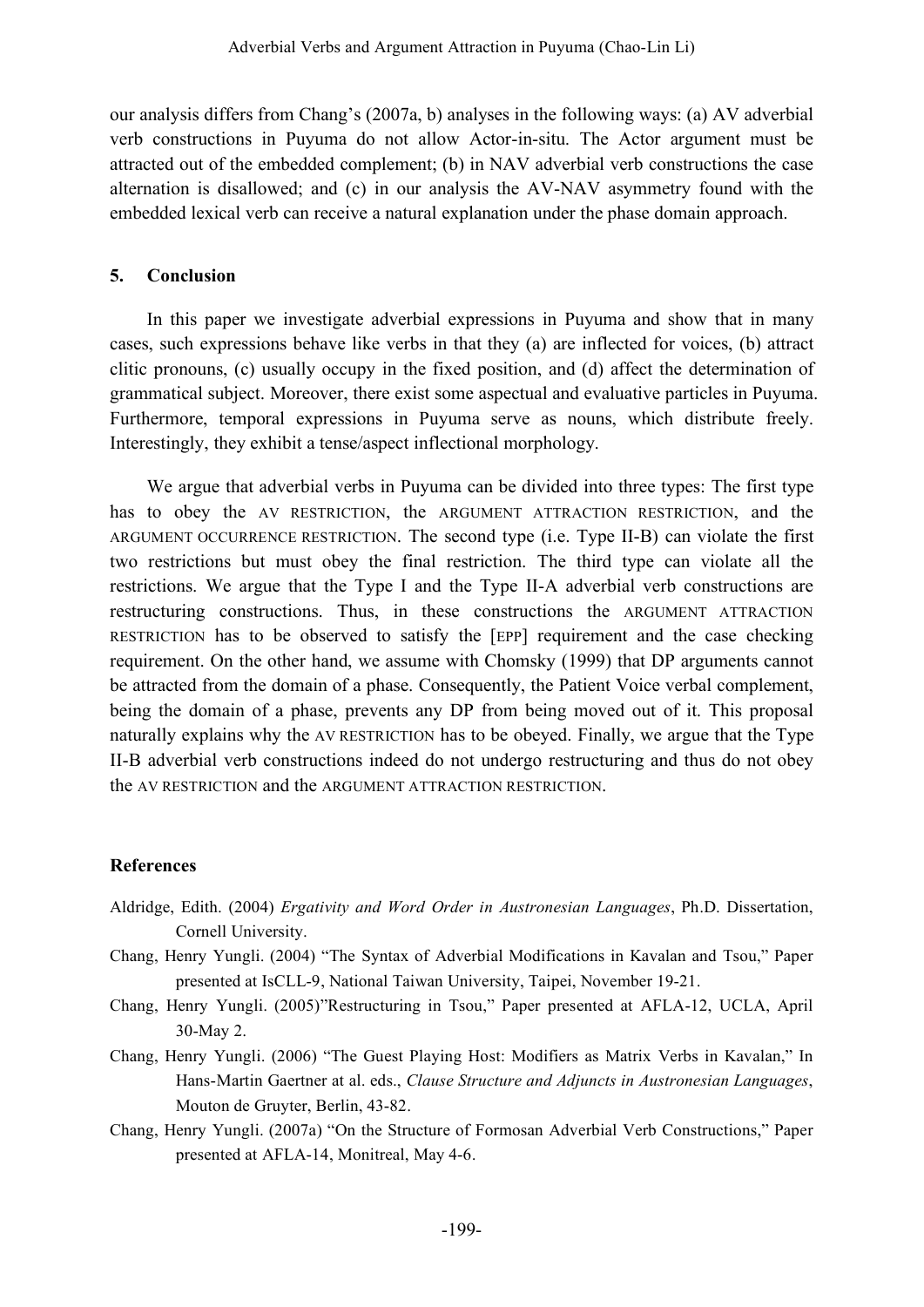- Chang, Henry Yungli. (2007b) "On the Syntax of Formosan Adverbial Verb Constructions," Paper presented at Academia Sinica, Taipei, June 4.
- Chang, Melody Yayin. (2004) *Subjecthood in Tsou Grammar*, Ph.D. dissertation, National Tsing Hua University.
- Cinque, Guglielmo. (1999) *Adverbs and Functional Heads: A Cross-linguistic Perspective*, Oxford University Press, New York.
- Chomsky, Noam. (1999) "Derivation by Phase," In M. Kenstowicz ed., *Ken Hale: a Life in Language*, The MIT Press, Cambridge, Mass., 1-52.
- Enç, Mürvet. (1986) "Towards a Referential Analysis of Temporal Expressions," *Linguistics and Philosophy* 9, 405-26.
- Ernst, Thomas. (2002). *The syntax of Adjuncts*, Cambridge University Press, New York.
- Givón, Talmy. (1979) *On Understanding Grammar*, Academic Press, New York.
- Guilfoyle, Eithne, Henrietta Hung and Lisa Travis (1992) "Spec of IP and Spec of VP: Two Subjects in Austronesian Languages," *Natural Language and Linguistic Theory* 10, 375-424.
- Holmer Arthur. (2006) "Seediq—Adverbial Heads in a Formosan Language," In Hans-Martin Gaertner at al. eds., *Clause Structure and Adjuncts in Austronesian Languages*, Mouton de Gruyter, Berlin, 83-124.
- Hsiao, Stella I-Ling (2004) *Adverbials in Squliq Atayal*, M.A. thesis, National Tsing Hua University.
- Jackendoff, Ray. (1972) *Semantic Interpretation in Generative Grammar*, The MIT Press, Cambridge, Massachusetts.
- Kaufman, Daniel. (2004) "Adverbs at the Interface," Paper presented at AFLA-11, Berlin, April 25.
- Keenan, Edward. (1976) "Toward a Universal Definition of 'Subject'," In Charles N. Li ed., *Subject and Topic*, Academic Press, New York, 305-33.
- Keenan, Edward, and Bernard Comrie. (1977) "Noun Phrase Accessibility and Universal Grammar," *Linguistic Inquiry* 8, 63-99.
- Li, Paul Jen-Kuei. (2003). "Verbs or Adverbs in Thao?" Paper presented at the Second Workshop on Formosan languages, Academia Sinica, November 1-2.
- Liao, Hisu-chuan. (2002) "The Interpretation of *tu* and Kavalan Ergativity," *Oceanic Linguistics* 41, 140-58.
- Liu, Emma En-hsing. (2003) *Conjunction and Modification in Amis*, M.A. thesis, National Tsing Hua University.
- Musan, Renate. (1995) *On the Temporal Interpretation of Noun Phrases*, Ph. Dissertation, MIT, Boston, MA.
- Rizzi, Luigi. (1982) *Issues in Italian Syntax*, Foris, Dordrecht.
- Rockowski, Andrea. (1998) "Malagasy Adverbs," In Ileana Paul ed., *The Structure of Malagasy*, Vol. II, UCLA Occasional Papers in Linguistics 20, 11-33.
- Rosen, Sara Thomas. (1989) *Argument Structure and Complex Predicates*, Ph.D. Dissertation, Brandeis University.
- Rosen, Sara Thomas. (1990) "Restructuring Verbs Are Light Verbs," In Aaron Halpern ed., P*roceedings of the 9th West Coast Conference on Formal Linguistics*, CSLI Publications, Stanford, CA, 477-91.
- Tang, Chih-Chen Jane. (1990) *Chinese Phrase Structure and the Extended X-bar Theory*, Ph. D. dissertation, Cornell University, Ithaca.